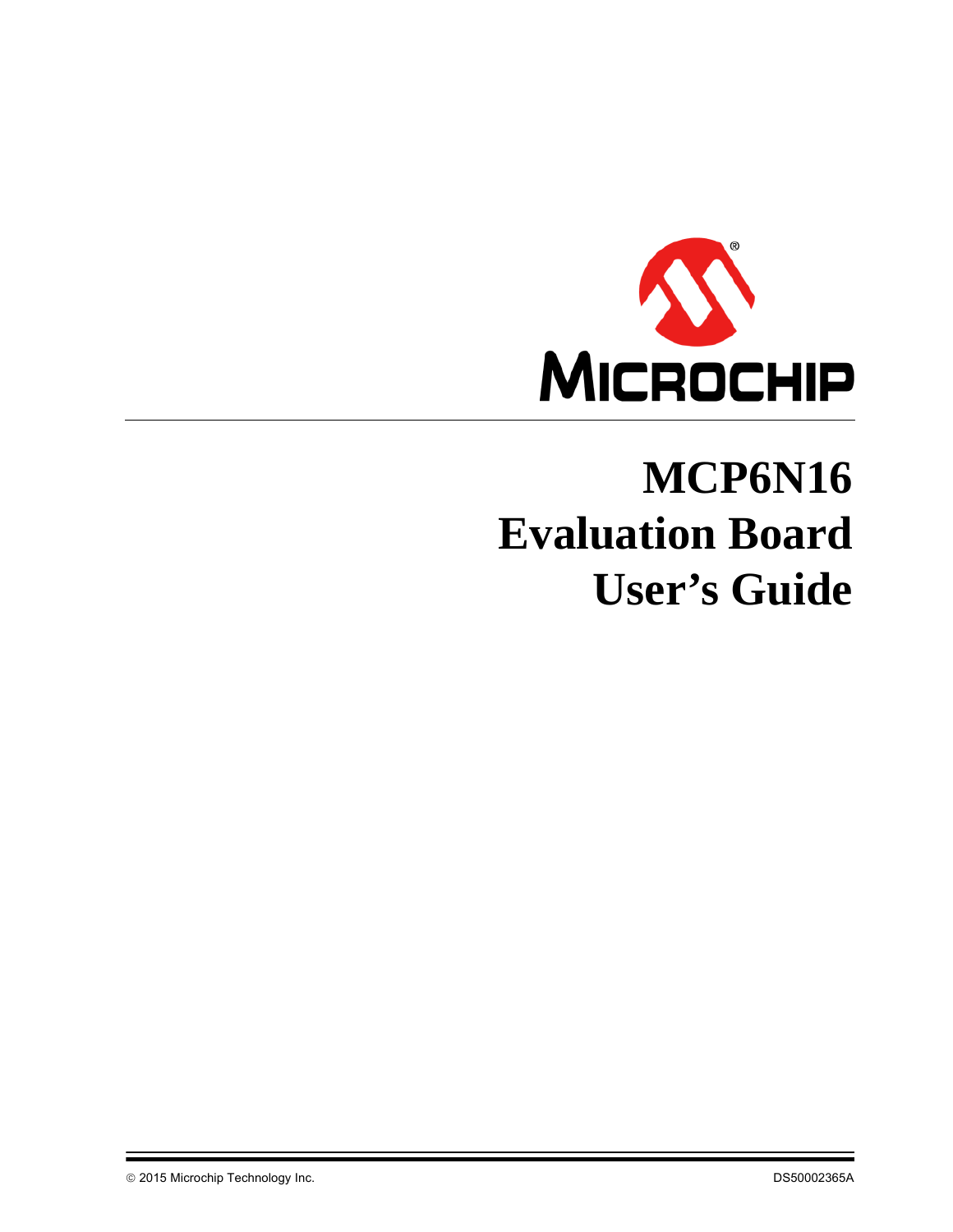#### **Note the following details of the code protection feature on Microchip devices:**

- Microchip products meet the specification contained in their particular Microchip Data Sheet.
- Microchip believes that its family of products is one of the most secure families of its kind on the market today, when used in the intended manner and under normal conditions.
- There are dishonest and possibly illegal methods used to breach the code protection feature. All of these methods, to our knowledge, require using the Microchip products in a manner outside the operating specifications contained in Microchip's Data Sheets. Most likely, the person doing so is engaged in theft of intellectual property.
- Microchip is willing to work with the customer who is concerned about the integrity of their code.
- Neither Microchip nor any other semiconductor manufacturer can guarantee the security of their code. Code protection does not mean that we are guaranteeing the product as "unbreakable."

Code protection is constantly evolving. We at Microchip are committed to continuously improving the code protection features of our products. Attempts to break Microchip's code protection feature may be a violation of the Digital Millennium Copyright Act. If such acts allow unauthorized access to your software or other copyrighted work, you may have a right to sue for relief under that Act.

Information contained in this publication regarding device applications and the like is provided only for your convenience and may be superseded by updates. It is your responsibility to ensure that your application meets with your specifications. MICROCHIP MAKES NO REPRESENTATIONS OR WARRANTIES OF ANY KIND WHETHER EXPRESS OR IMPLIED, WRITTEN OR ORAL, STATUTORY OR OTHERWISE, RELATED TO THE INFORMATION, INCLUDING BUT NOT LIMITED TO ITS CONDITION, QUALITY, PERFORMANCE, MERCHANTABILITY OR FITNESS FOR PURPOSE**.** Microchip disclaims all liability arising from this information and its use. Use of Microchip devices in life support and/or safety applications is entirely at the buyer's risk, and the buyer agrees to defend, indemnify and hold harmless Microchip from any and all damages, claims, suits, or expenses resulting from such use. No licenses are conveyed, implicitly or otherwise, under any Microchip intellectual property rights.

# **QUALITY MANAGEMENT SYSTEM CERTIFIED BY DNV**   $=$  **ISO/TS 16949**  $=$

#### **Trademarks**

The Microchip name and logo, the Microchip logo, dsPIC, FlashFlex, flexPWR, JukeBlox, KEELOQ, KEELOQ logo, Kleer, LANCheck, MediaLB, MOST, MOST logo, MPLAB, OptoLyzer, PIC, PICSTART, PIC32 logo, RightTouch, SpyNIC, SST, SST Logo, SuperFlash and UNI/O are registered trademarks of Microchip Technology Incorporated in the U.S.A. and other countries.

The Embedded Control Solutions Company and mTouch are registered trademarks of Microchip Technology Incorporated in the U.S.A.

Analog-for-the-Digital Age, BodyCom, chipKIT, chipKIT logo, CodeGuard, dsPICDEM, dsPICDEM.net, ECAN, In-Circuit Serial Programming, ICSP, Inter-Chip Connectivity, KleerNet, KleerNet logo, MiWi, MPASM, MPF, MPLAB Certified logo, MPLIB, MPLINK, MultiTRAK, NetDetach, Omniscient Code Generation, PICDEM, PICDEM.net, PICkit, PICtail, RightTouch logo, REAL ICE, SQI, Serial Quad I/O, Total Endurance, TSHARC, USBCheck, VariSense, ViewSpan, WiperLock, Wireless DNA, and ZENA are trademarks of Microchip Technology Incorporated in the U.S.A. and other countries.

SQTP is a service mark of Microchip Technology Incorporated in the U.S.A.

Silicon Storage Technology is a registered trademark of Microchip Technology Inc. in other countries.

GestIC is a registered trademarks of Microchip Technology Germany II GmbH & Co. KG, a subsidiary of Microchip Technology Inc., in other countries.

All other trademarks mentioned herein are property of their respective companies.

© 2015, Microchip Technology Incorporated, Printed in the U.S.A., All Rights Reserved.

ISBN: 978-1-63277-461-3

*Microchip received ISO/TS-16949:2009 certification for its worldwide headquarters, design and wafer fabrication facilities in Chandler and Tempe, Arizona; Gresham, Oregon and design centers in California and India. The Company's quality system processes and procedures are for its PIC® MCUs and dsPIC® DSCs, KEELOQ® code hopping devices, Serial EEPROMs, microperipherals, nonvolatile memory and analog products. In addition, Microchip's quality system for the design and manufacture of development systems is ISO 9001:2000 certified.*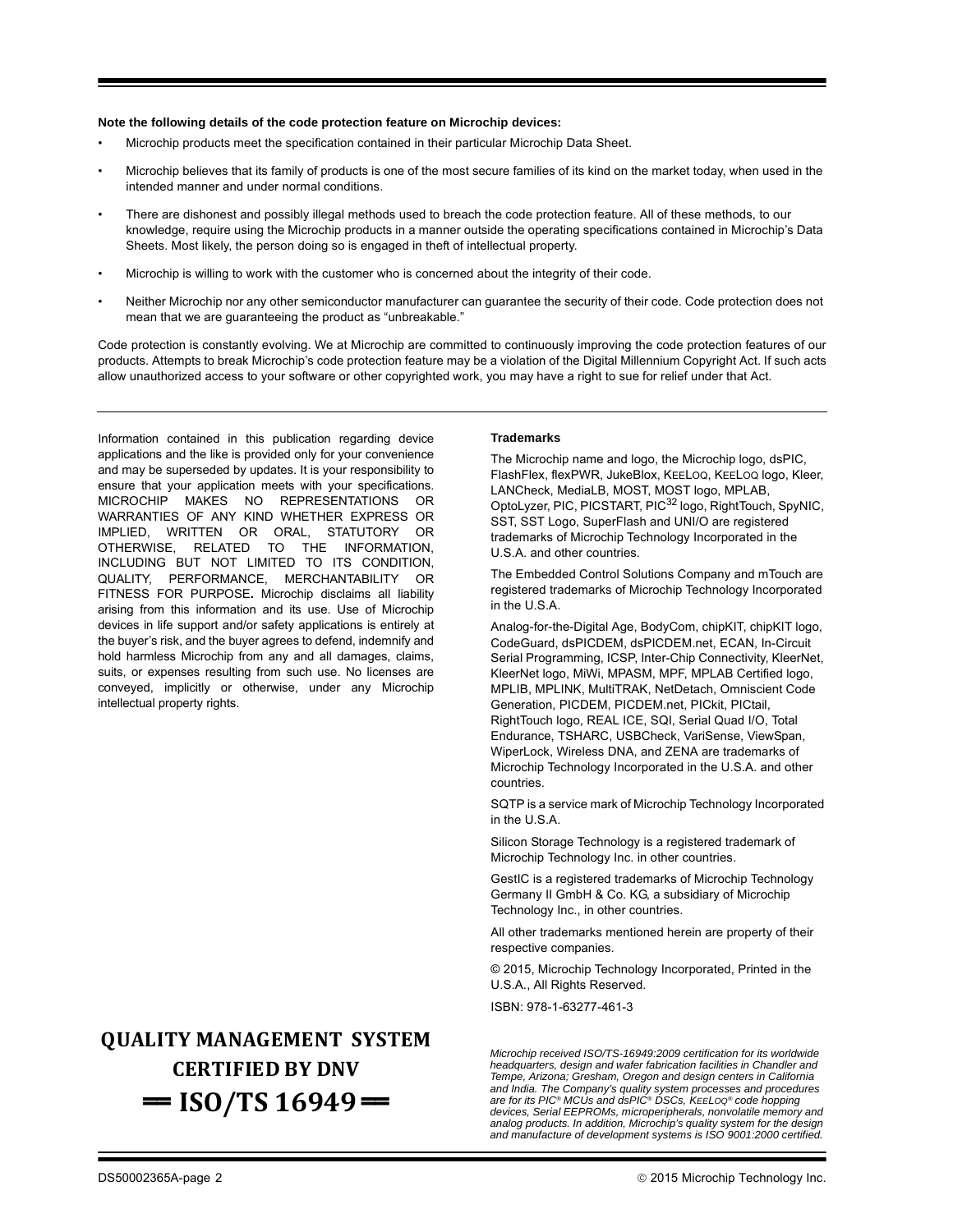#### **Object of Declaration: MCP6N16 Evaluation Board**

**EU Declaration of Conformity** 

Manufacturer: Microchip Technology Inc. 2355 W. Chandler Blvd. Chandler, Arizona, 85224-6199 **USA** 

This declaration of conformity is issued by the manufacturer.

The development/evaluation tool is designed to be used for research and development in a laboratory environment. This development/evaluation tool is not a Finished Appliance, nor is it intended for incorporation into Finished Appliances that are made commercially available as single functional units to end users under EU EMC Directive 2004/108/EC and as supported by the European Commission's Guide for the EMC Directive 2004/108/EC ( $8<sup>th</sup>$  February 2010).

This development/evaluation tool complies with EU RoHS2 Directive 2011/65/EU.

This development/evaluation tool, when incorporating wireless and radio-telecom functionality, is in compliance with the essential requirement and other relevant provisions of the R&TTE Directive 1999/5/EC and the FCC rules as stated in the declaration of conformity provided in the module datasheet and the module product page available at www.microchip.com.

For information regarding the exclusive, limited warranties applicable to Microchip products, please see Microchip's standard terms and conditions of sale, which are printed on our sales documentation and available at www.microchip.com.

Signed for and on behalf of Microchip Technology Inc. at Chandler, Arizona, USA

Carlos

Derek Carlson **VP Development Tools** 

 $\frac{12 - 5e\rho - 14}{\text{Date}}$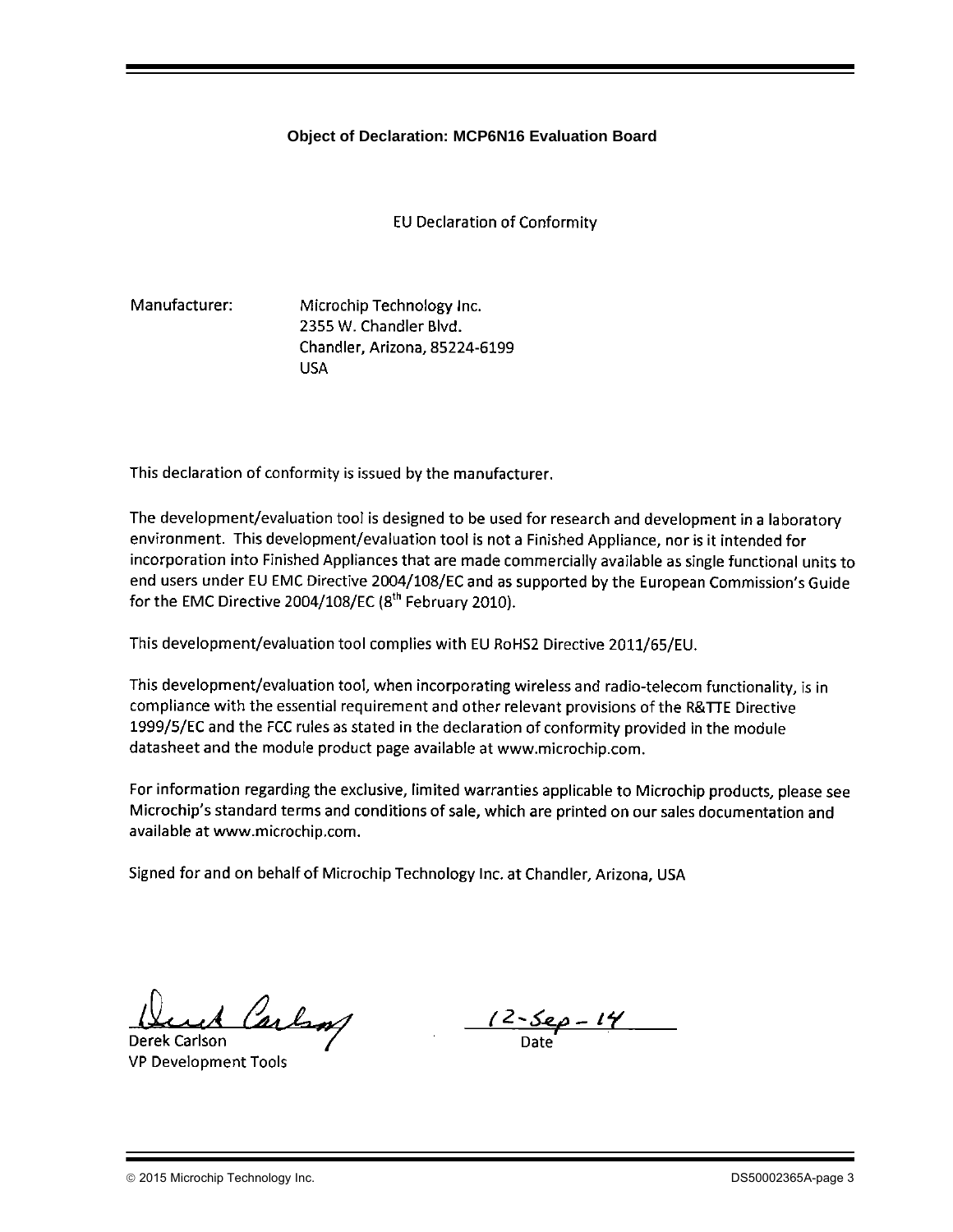**NOTES:**

٠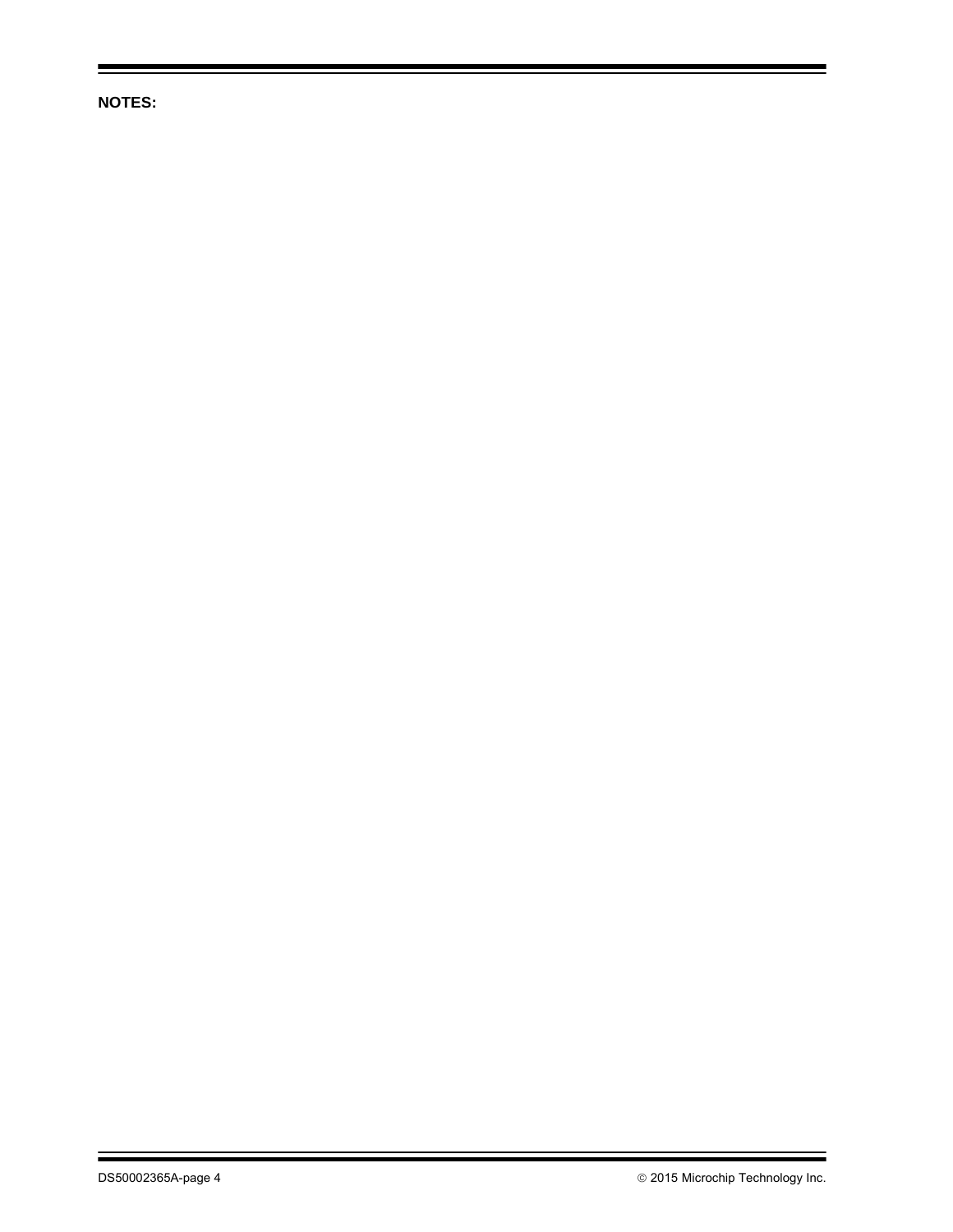

# **MCP6N16 EVALUATION BOARD USER'S GUIDE**

# **Table of Contents**

| <b>Chapter 1. Installation and Operation</b> |  |
|----------------------------------------------|--|
|                                              |  |
|                                              |  |
|                                              |  |
|                                              |  |
|                                              |  |
|                                              |  |
|                                              |  |
|                                              |  |
|                                              |  |
| <b>Chapter 2. Installation and Operation</b> |  |
|                                              |  |
|                                              |  |
|                                              |  |
|                                              |  |
|                                              |  |
|                                              |  |
|                                              |  |
|                                              |  |
|                                              |  |
|                                              |  |
|                                              |  |
|                                              |  |
| <b>Appendix A. Schematic and Layouts</b>     |  |
|                                              |  |
|                                              |  |
|                                              |  |
|                                              |  |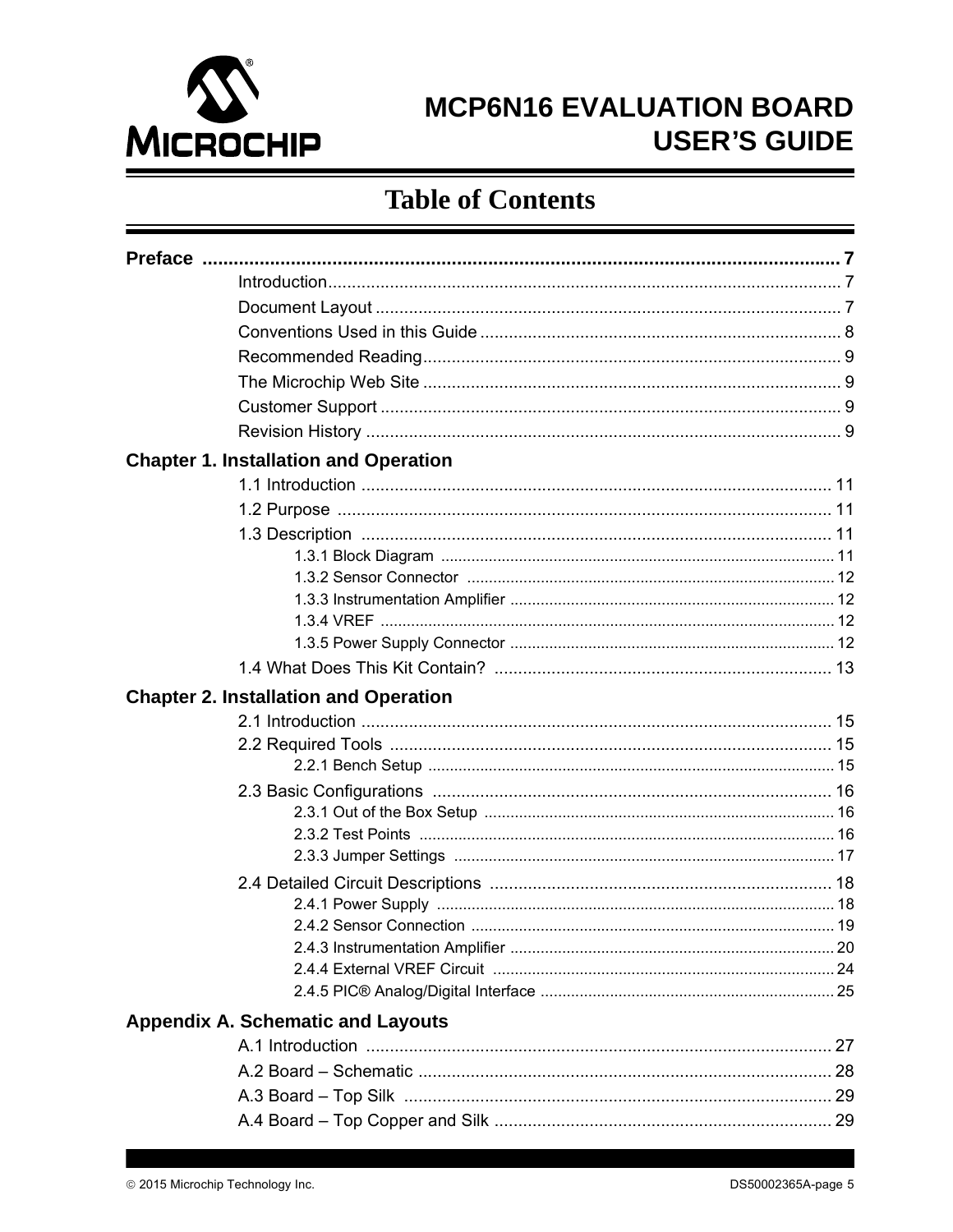# **MCP6N16 Evaluation Board User's Guide**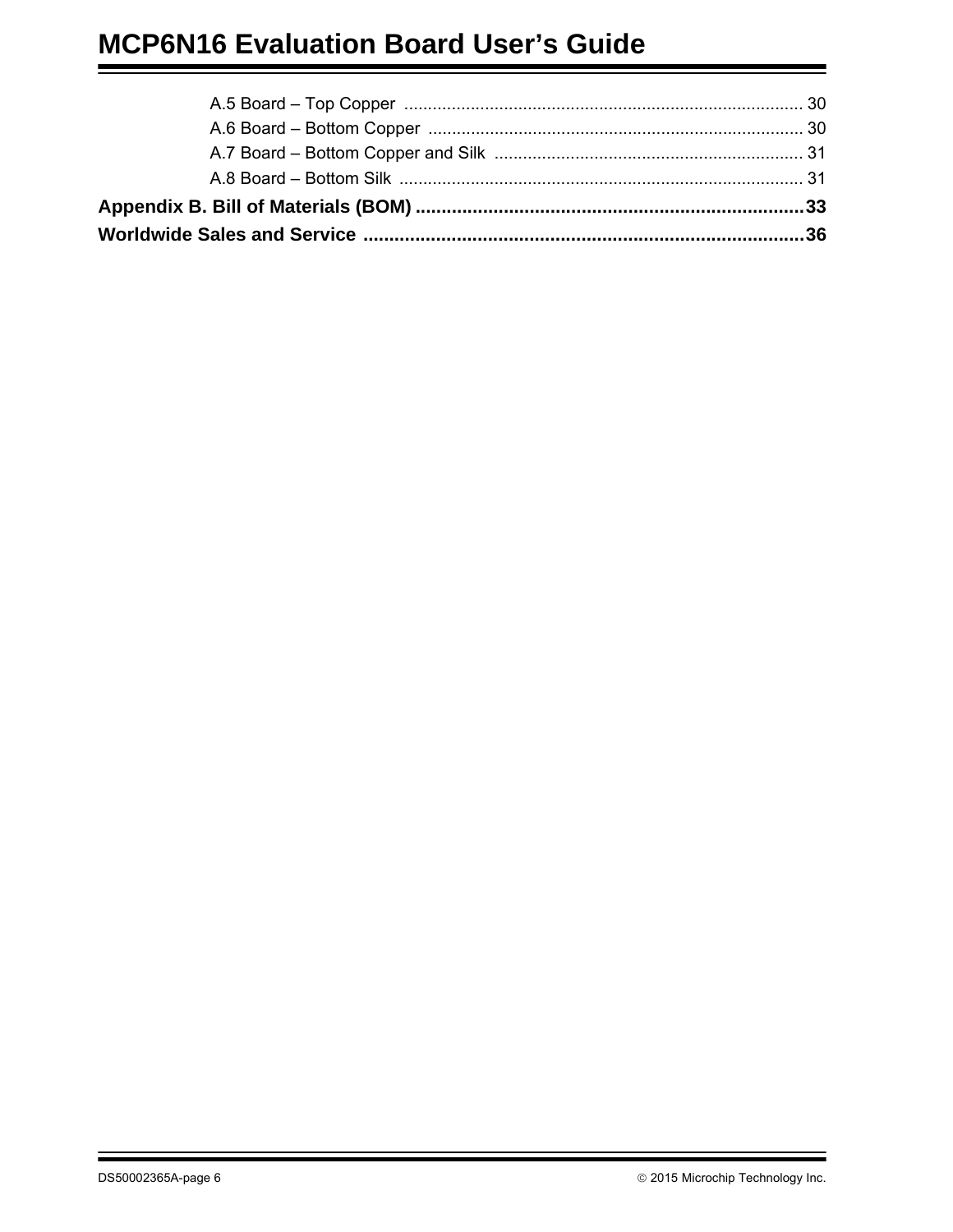<span id="page-6-0"></span>

# **MCP6N16 EVALUATION BOARD USER'S GUIDE**

<u>USER's Guide Constant of the Constant of the Constant of the Constant of the Constant of the Constant of the Constant of the Constant of the Constant of the Constant of the Constant of the Constant of the Constant of the </u>

# **Preface**

# **NOTICE TO CUSTOMERS**

**All documentation becomes dated, and this manual is no exception. Microchip tools and documentation are constantly evolving to meet customer needs, so some actual dialogs and/or tool descriptions may differ from those in this document. Please refer to our web site (www.microchip.com) to obtain the latest documentation available.**

**Documents are identified with a "DS" number. This number is located on the bottom of each page, in front of the page number. The numbering convention for the DS number is "DSXXXXXXXXA", where "XXXXXXXX" is the document number and "A" is the revision level of the document.**

**For the most up-to-date information on development tools, see the MPLAB IDE online help. Select the Help menu, and then Topics to open a list of available online help files.**

# <span id="page-6-1"></span>**INTRODUCTION**

This chapter contains general information that will be useful to know before using the MCP6N16 Evaluation Board. Items discussed in this chapter include:

- Document Layout
- Conventions Used in this Guide
- Recommended Reading
- The Microchip Web Site
- Customer Support
- Revision History

### <span id="page-6-2"></span>**DOCUMENT LAYOUT**

This document describes how to use the MCP6N16 Evaluation Board. The document is organized as follows:

- **[Chapter 1. "Product Overview"](#page-10-5)** Important information about the MCP6N16 Evaluation Board.
- **[Chapter 2. "Installation and Operation"](#page-14-4)** Covers the initial set-up of this board, required tools, board setup and lab equipment connections.
- **[Appendix A. "Schematic and Layouts"](#page-26-2)** Shows the schematic and board layouts for the MCP6N16 Evaluation Board.
- **[Appendix B. "Bill of Materials \(BOM\)"](#page-32-1)** Lists the parts used to populate the MCP6N16 Evaluation Board. Also lists alternate components.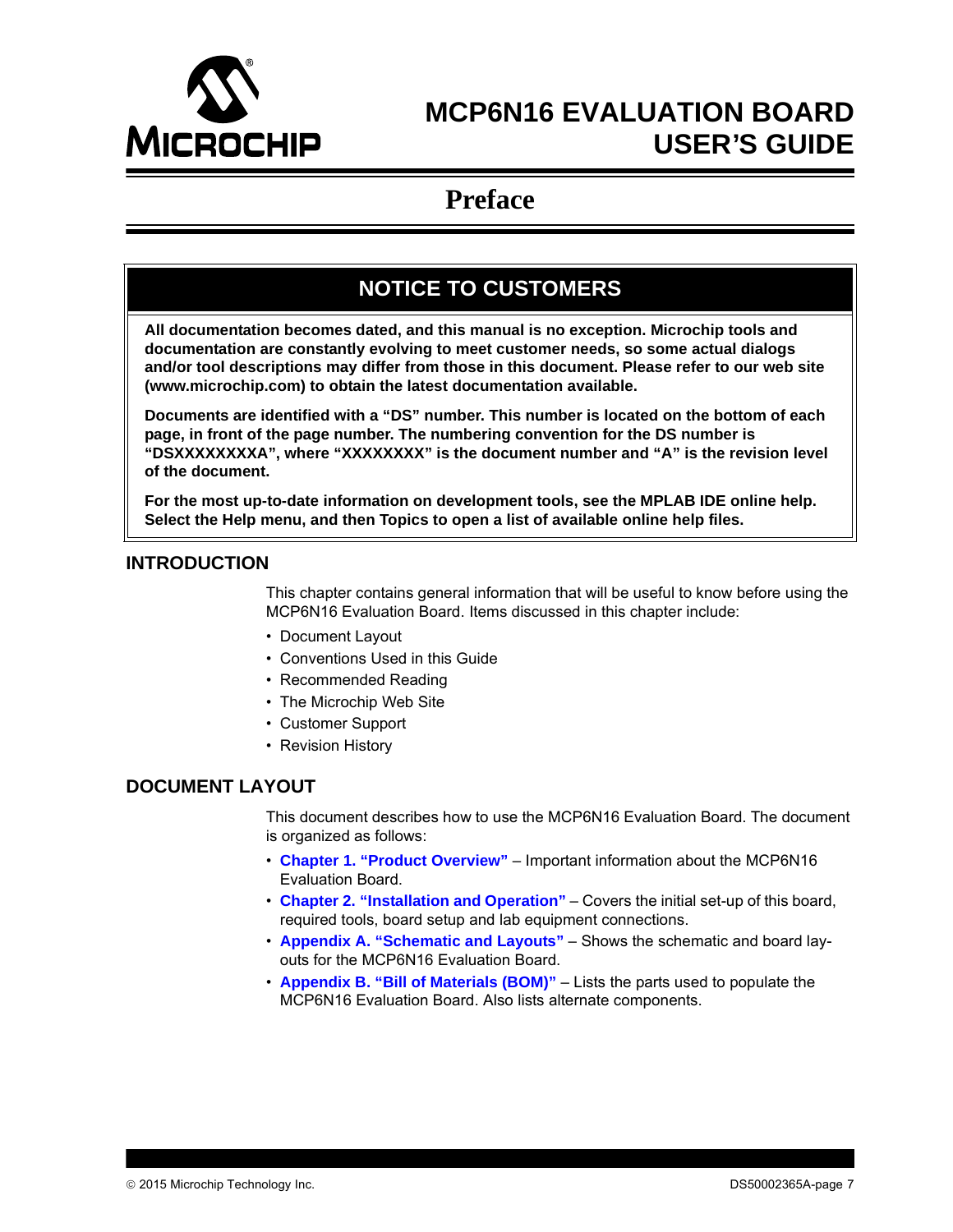# <span id="page-7-0"></span>**CONVENTIONS USED IN THIS GUIDE**

This manual uses the following documentation conventions:

### **DOCUMENTATION CONVENTIONS**

| <b>Description</b>                                  | <b>Represents</b>                                                                                            | <b>Examples</b>                                 |
|-----------------------------------------------------|--------------------------------------------------------------------------------------------------------------|-------------------------------------------------|
| <b>Arial font:</b>                                  |                                                                                                              |                                                 |
| Italic characters                                   | Referenced books                                                                                             | <b>MPLAB IDE User's Guide</b>                   |
|                                                     | Emphasized text                                                                                              | is the only compiler                            |
| Initial caps                                        | A window                                                                                                     | the Output window                               |
|                                                     | A dialog                                                                                                     | the Settings dialog                             |
|                                                     | A menu selection                                                                                             | select Enable Programmer                        |
| Quotes                                              | A field name in a window or<br>dialog                                                                        | "Save project before build"                     |
| Underlined, italic text with<br>right angle bracket | A menu path                                                                                                  | File>Save                                       |
| <b>Bold characters</b>                              | A dialog button                                                                                              | Click OK                                        |
|                                                     | A tab                                                                                                        | Click the Power tab                             |
| N'Rnnnn                                             | A number in verilog format,<br>where N is the total number of<br>digits, R is the radix and n is a<br>digit. | 4'b0010, 2'hF1                                  |
| Text in angle brackets $\lt$ >                      | A key on the keyboard                                                                                        | Press <enter>, <f1></f1></enter>                |
| <b>Courier New font:</b>                            |                                                                                                              |                                                 |
| Plain Courier New                                   | Sample source code                                                                                           | #define START                                   |
|                                                     | Filenames                                                                                                    | autoexec.bat                                    |
|                                                     | File paths                                                                                                   | $c:\mcc18\nh$                                   |
|                                                     | Keywords                                                                                                     | _asm, _endasm, static                           |
|                                                     | Command-line options                                                                                         | $-Opa+, -Opa-$                                  |
|                                                     | <b>Bit values</b>                                                                                            | 0, 1                                            |
|                                                     | Constants                                                                                                    | 0xFF, 'A'                                       |
| <b>Italic Courier New</b>                           | A variable argument                                                                                          | file.o, where file can be<br>any valid filename |
| Square brackets []                                  | Optional arguments                                                                                           | mcc18 [options] file<br>[options]               |
| Curly brackets and pipe<br>character: $\{  \}$      | Choice of mutually exclusive<br>arguments; an OR selection                                                   | errorlevel $\{0 1\}$                            |
| Ellipses                                            | Replaces repeated text                                                                                       | var name [,<br>$var_name$ ]                     |
|                                                     | Represents code supplied by<br>user                                                                          | void main (void)<br>$\left\{ \right.$<br>.<br>ł |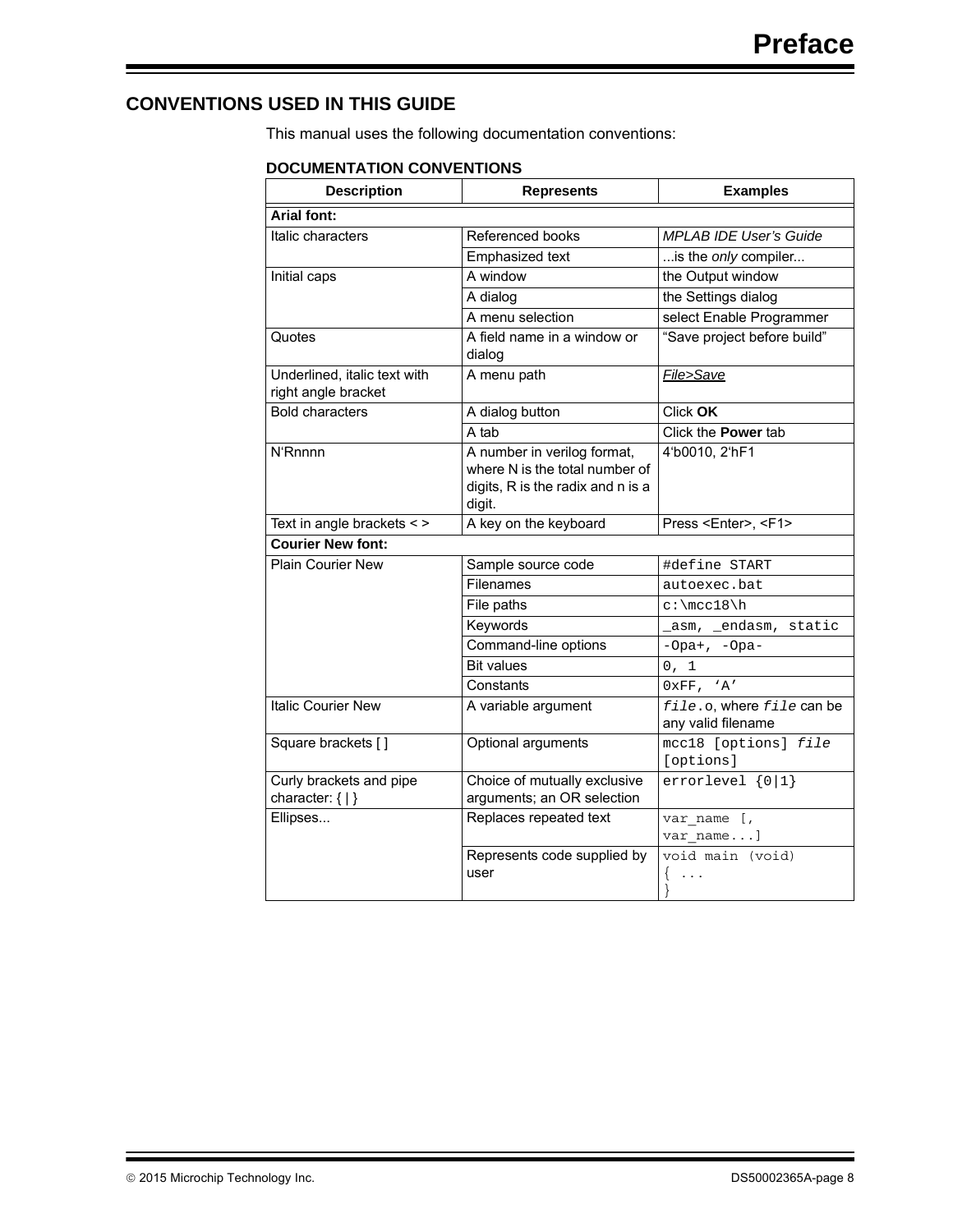# <span id="page-8-0"></span>**RECOMMENDED READING**

This user's guide describes how to use MCP6N16 Evaluation Board. Other useful documents are listed below. The following Microchip documents are available and recommended as supplemental reference resources.

- **MCP6N16 Data Sheet** *"Zero-Drift Instrumentation Amplifier"* **(DS20005318)** Gives detailed information on the instrumentation amplifier.
- **MCP6V11 Data Sheet** *"7.5 µA, 80 kHz Zero-Drift Op Amps"* **(DS20005124)** Gives detailed information on the op amp as  $V_{RFF}$  buffer amplifier.
- **MCP1525 Data Sheet** *"2.5V and 4.096V Voltage References"* **(DS21653)** Gives detailed information on the 2.5V voltage reference IC.
- **MCP4018 Data Sheet** *"7-Bit Single I2C™ Digital POT with Volatile Memory in SC70"* **(DS22147)**

Gives detailed information on the digital potentiometer IC.

**• AN1258 Application Note –** *"Op Amp Precision Design: PCB Layout Techniques"* **(DS01258)**

Discusses methods to minimize thermojunction voltage effects in a PCB design.

### <span id="page-8-1"></span>**THE MICROCHIP WEB SITE**

Microchip provides online support via our web site at [www.microchip.com](http://www.microchip.com). This web site is used as a means to make files and information easily available to customers. Accessible by using your favorite Internet browser, the web site contains the following information:

- **Product Support** Data sheets and errata, application notes and sample programs, design resources, user's guides and hardware support documents, latest software releases and archived software
- **General Technical Support** Frequently Asked Questions (FAQs), technical support requests, online discussion groups, Microchip consultant program member listing
- **Business of Microchip** Product selector and ordering guides, latest Microchip press releases, listing of seminars and events, listings of Microchip sales offices, distributors and factory representatives

### <span id="page-8-2"></span>**CUSTOMER SUPPORT**

Users of Microchip products can receive assistance through several channels:

- Distributor or Representative
- Local Sales Office
- Field Application Engineer (FAE)
- Technical Support

Customers should contact their distributor, representative or field application engineer (FAE) for support. Local sales offices are also available to help customers.

Technical support is available through the web site at:

<http://www.microchip.com/support>.

### <span id="page-8-3"></span>**REVISION HISTORY**

### **Revision A (June 2015)**

This is the initial release of this document.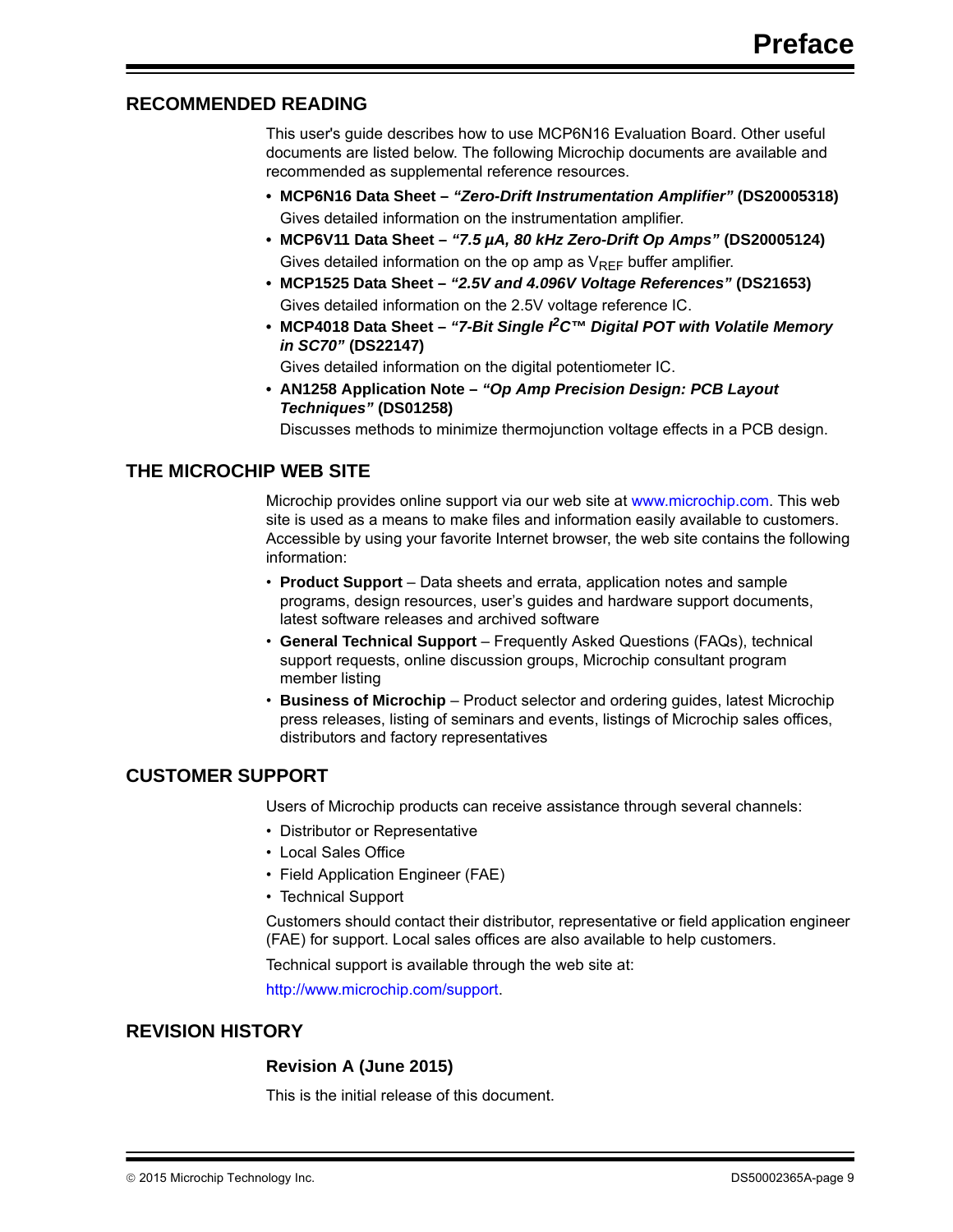**NOTES:**

Ξ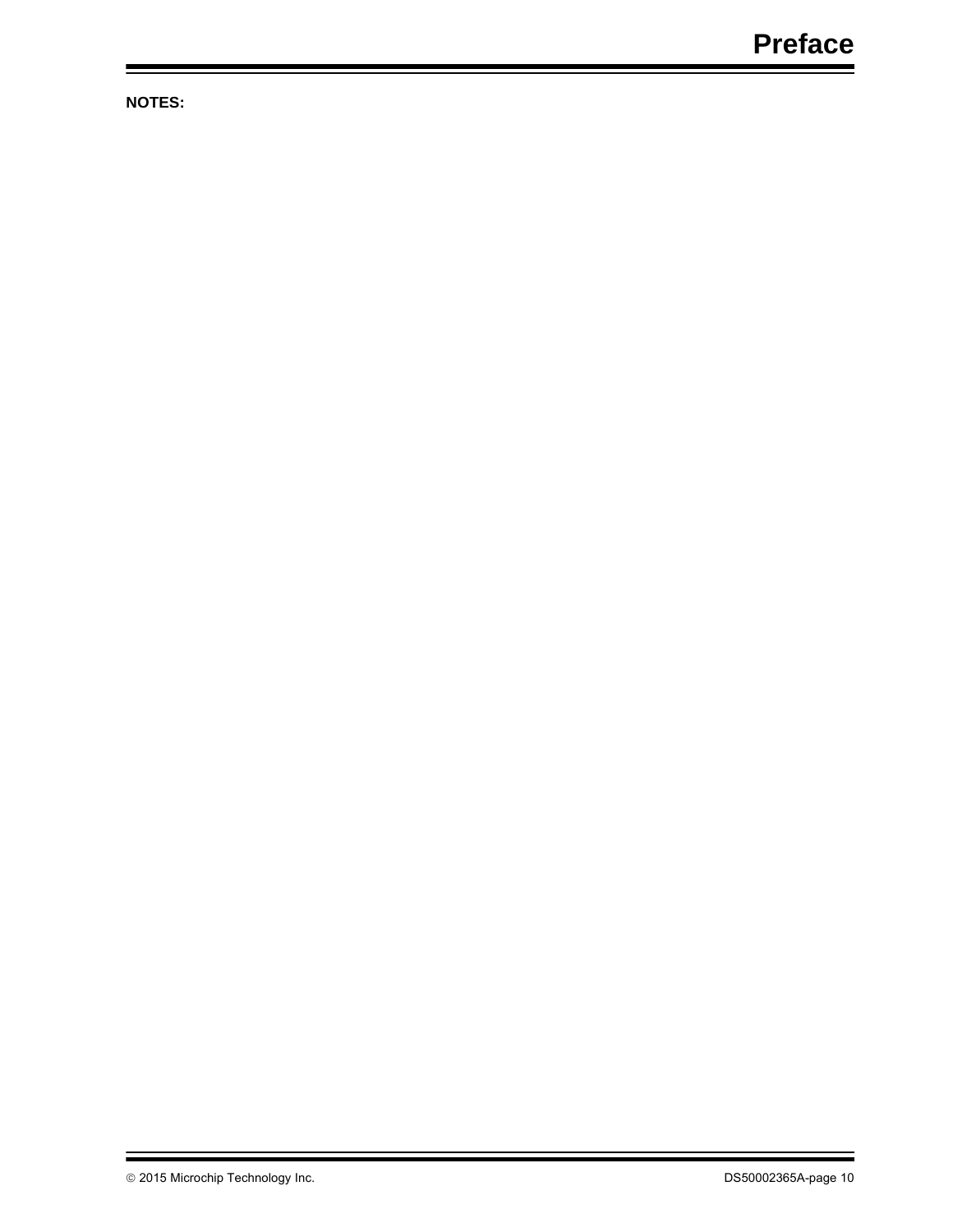

# <span id="page-10-5"></span>**MCP6N16 EVALUATION BOARD USER'S GUIDE**

# **Chapter 1. Product Overview**

# <span id="page-10-1"></span><span id="page-10-0"></span>**1.1 INTRODUCTION**

The MCP6N16 Evaluation Board is described by the following:

- Assembly #: 114-00354-R3
- Order #: ADM00640
- Name: MCP6N16 Evaluation Board

This board uses the following Microchip ICs:

- MCP6N16-100 (Zero-Drift INA)
- MCP6V11 (Zero-Drift, Low-Power Op-Amp)
- MCP1525 (2.5V Voltage Reference)
- MCP4018 (DigiPot Potentiometer, 10 kΩ)

Items discussed in this chapter include:

- • [Purpose](#page-10-2)
- • [Description](#page-10-3)
- • [What Does This Kit Contain?](#page-12-0)

### <span id="page-10-2"></span>**1.2 PURPOSE**

This evaluation board is designed to provide an easy and flexible platform when evaluating the performance of Microchip Technology's MCP6N16 Zero-Drift instrumentation amplifier (INA). The fully assembled evaluation board includes differential input filtering, two jumper selectable gain settings and output filtering, in addition to an external voltage reference circuit to allow for an adjustable output common-mode level shifting.

### <span id="page-10-3"></span>**1.3 DESCRIPTION**

#### <span id="page-10-4"></span>**1.3.1 Block Diagram**

[Figure 1-1](#page-10-6) shows the overall functionality of this evaluation board, followed by a brief description of each block. Detailed information is available in **[Appendix](#page-26-2)  [A. "Schematic and Layouts"](#page-26-2)**and **[Appendix B. "Bill of Materials \(BOM\)"](#page-32-1)**.

<span id="page-10-6"></span>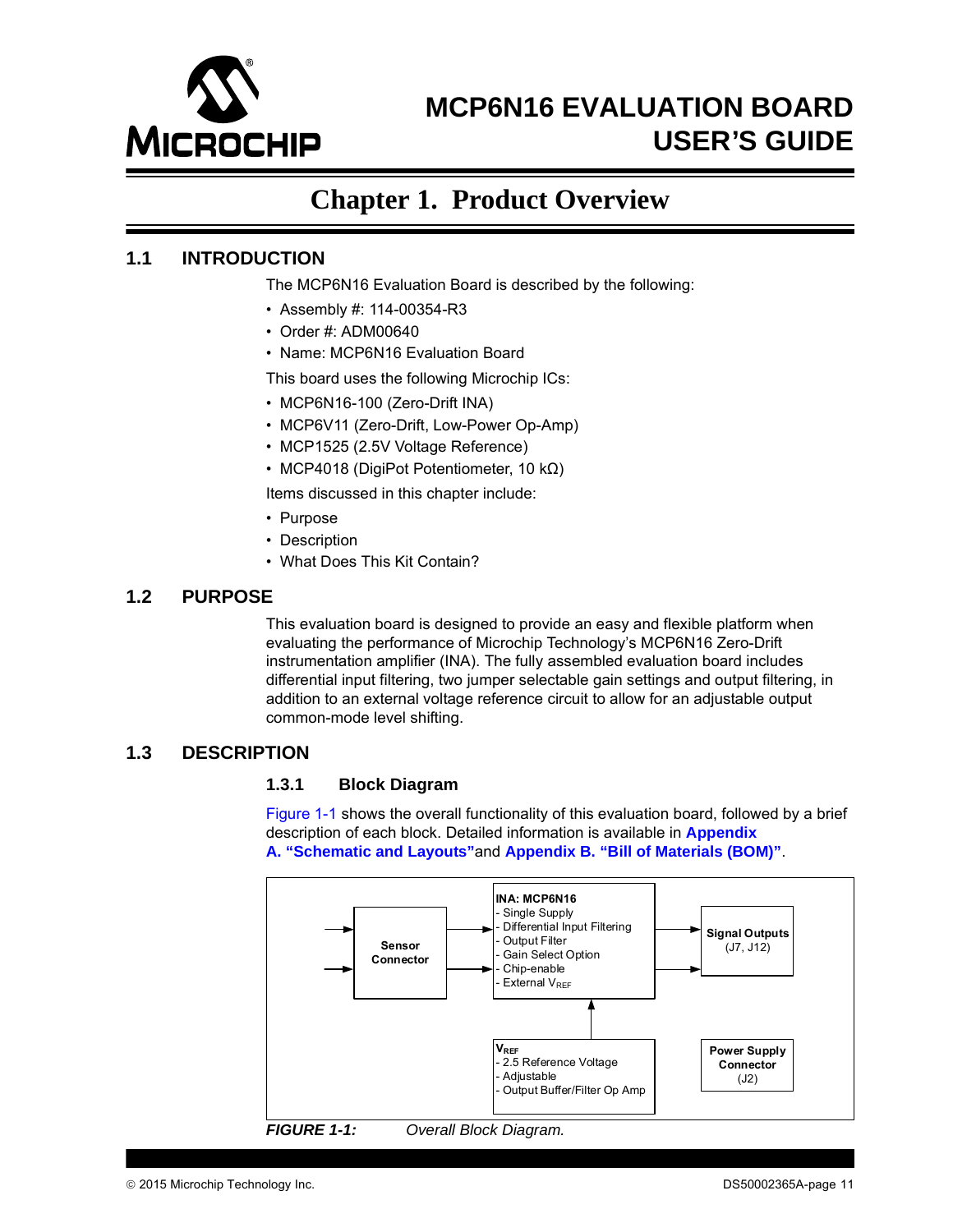### <span id="page-11-0"></span>**1.3.2 Sensor Connector**

The sensor connector, J5, is a 6-pin screw terminal configured to accommodate a variety of sensors. Bridge-type sensors can have their excitation voltage connected to either the  $V_{\text{DUT}}$  supply of the evaluation board or to another externally-supplied source. In addition, the connector provides sense line connections.

### <span id="page-11-1"></span>**1.3.3 Instrumentation Amplifier**

The MCP6N16 is a zero-drift instrumentation amplifier designed for single-supply operation with rail-to-rail input (no common mode crossover distortion) and output performance. The device can be operated over a supply range of +1.8V to +5.5V  $(V_{\text{DUT}})$ . The evaluation board is populated with the MCP6N16-100, which is designed to be operated with a gain of +100V/V and higher. At a gain of +100V/V, the MCP6N16-100 offers a typical input signal range of 34 mV<sub>P-P</sub>, with a maximum offset voltage of only 17  $\mu$ V. It offers a very low noise of 0.93  $\mu V_{P-P}$  (0.1 to 10 Hz), and a voltage noise density of 45 nV/√Hz.

The RC input filter provides a low-pass function for both common mode (CM) and differential mode (DM) signals. They are fast enough to follow supply variations and to let the MCP6N16 reject CM mains noise (e.g., harmonics of 50 or 60 Hz). In its default setting, it is set to a gain of +101V/V; using jumper J9, it can be reconfigured for gain of +301V/V. The output filter provides a low-pass function for both CM and DM signals. It is slow in order to minimize noise and interference.

# <span id="page-11-2"></span>**1.3.4 VREF**

The evaluation board uses the precision voltage reference IC MCP1525 to provide a +2.5V reference voltage ( $V_{REF}$ ) with an accuracy of better than 1%. This voltage can be adjusted and used as an external reference voltage for the MCP6N16 to level shift its output voltage to a desired level.

# <span id="page-11-3"></span>**1.3.5 Power Supply Connector**

The evaluation board allows for a number of supply configurations using connector J2. In its default configuration, the board can be operated with just one external lab supply voltage (Jumper J1 is installed and connects the  $V_{\text{DUT}}$  and VS+ lines together).

Shown in [Figure 1-2](#page-11-4) and [Figure 1-3](#page-12-1) are the 3D views of the evaluation board's top and bottom side. The evaluation board measures approximately 4.3'' x 2.4'' (10.9 cm x 6.1 cm).

<span id="page-11-4"></span>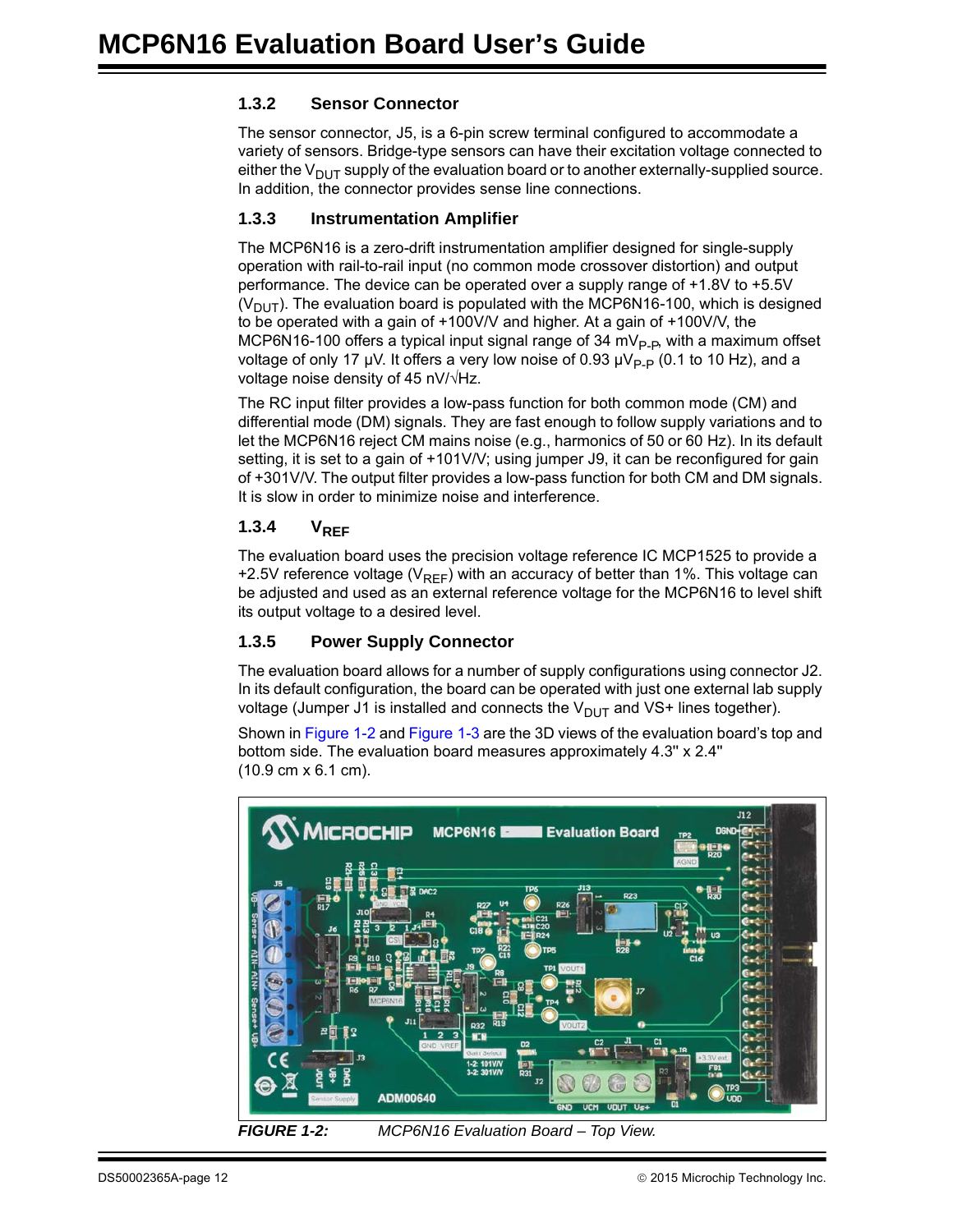

<span id="page-12-0"></span>**1.4 WHAT DOES THIS KIT CONTAIN?**

<span id="page-12-1"></span>The MCP6N16 Evaluation Board kit includes:

- MCP6N16 Evaluation Board (ADM00640)
- Important Information Sheet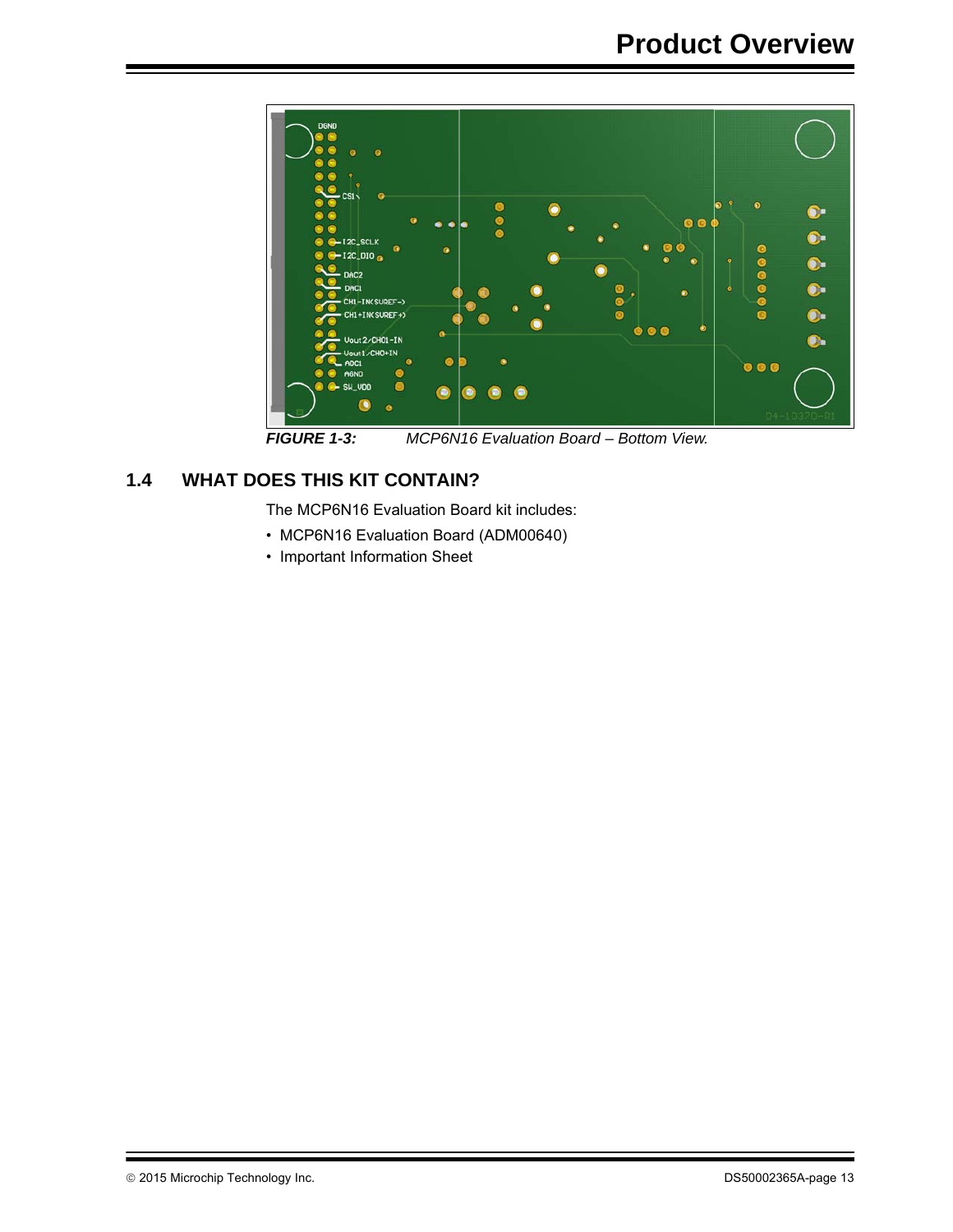**NOTES:**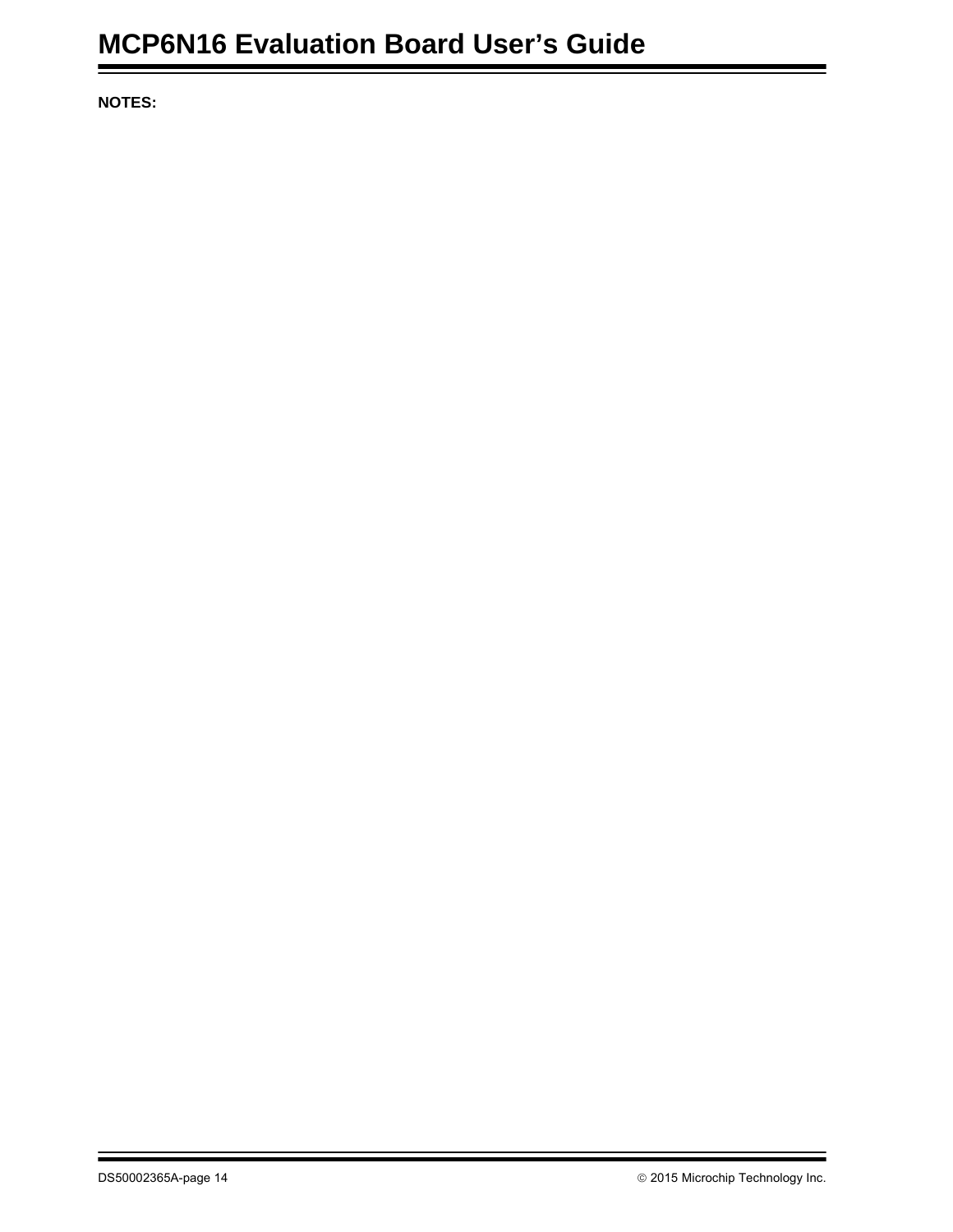

# <span id="page-14-4"></span>**Chapter 2. Installation and Operation**

# <span id="page-14-1"></span><span id="page-14-0"></span>**2.1 INTRODUCTION**

This chapter shows how to set up and operate the MCP6N16 Evaluation Board. Items discussed in this chapter include:

- • [Required Tools](#page-14-2)
- • [Basic Configurations](#page-15-0)
- • [Detailed Circuit Descriptions](#page-17-0)

# <span id="page-14-2"></span>**2.2 REQUIRED TOOLS**

### <span id="page-14-3"></span>**2.2.1 Bench Setup**

In order to operate the evaluation board on the lab bench, the following equipment and tools are required:

- MCP6N16 Evaluation Board
- Lab DC Power Supply with single output
	- Generates +5.0V typical (J2/3,  $V_{\text{DUT}}$ ) and ground (GND, J2/1)
- Voltmeter (Multimeter)
- Signal Generator to simulate a low-level sensor signal, or a suitable sensor
- Oscilloscope with high-impedance probe ( $\geq M\Omega$ )
- Optional: Signal Analyzer (network analyzer, spectrum analyzer, etc.)
	- High-input impedance ( $\geq 1$  MΩ)



<span id="page-14-5"></span>*FIGURE 2-1: Basic Lab Bench Setup Example.*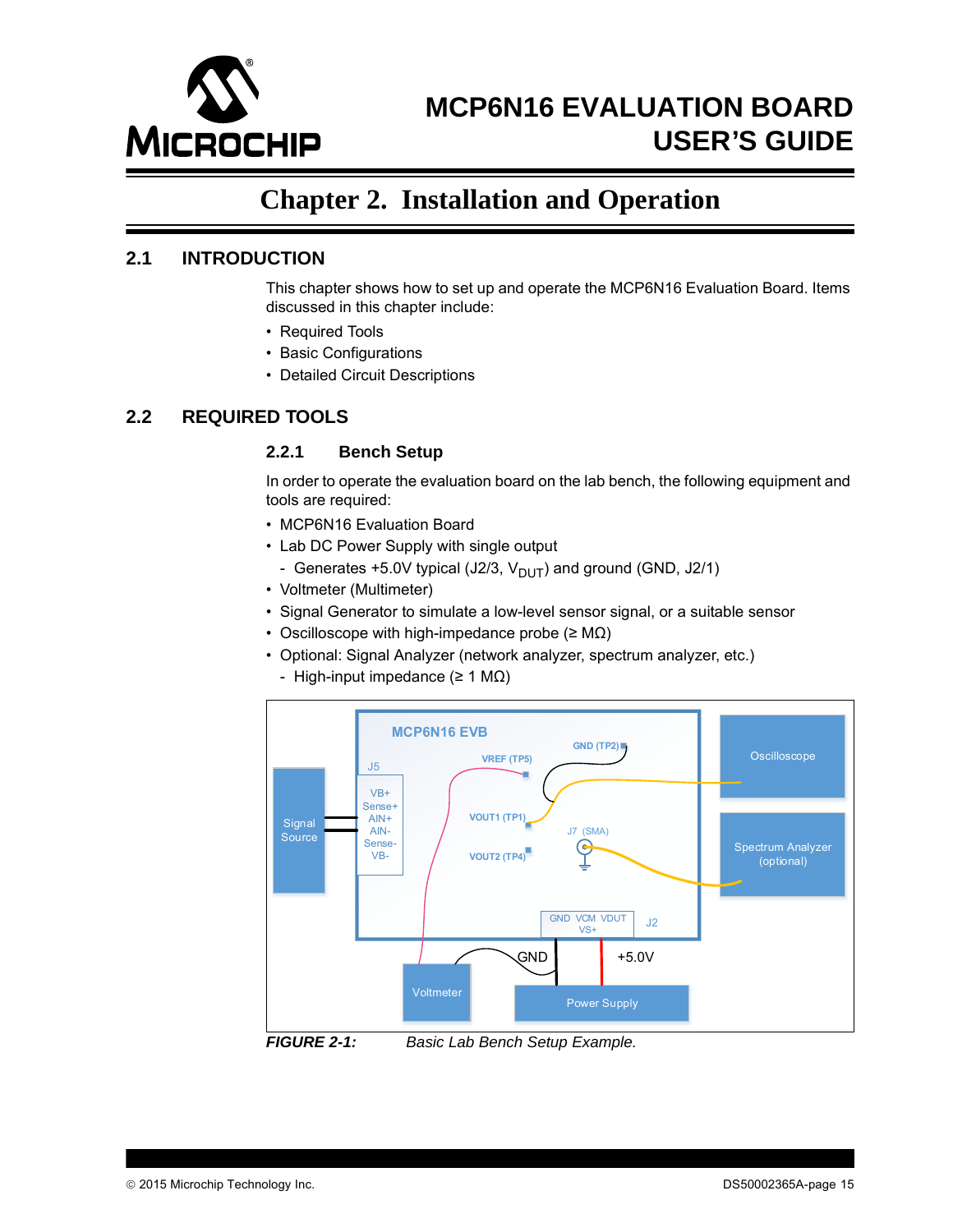# <span id="page-15-0"></span>**2.3 BASIC CONFIGURATIONS**

The following sections present various configurations supported by the MCP6N16 Evaluation Board.

### <span id="page-15-1"></span>**2.3.1 Out of the Box Setup**

The setup for these boards when they are shipped is as follows:

- $\cdot$  Gain = 101V/V
- External  $V_{RFF}$

Follow Step 1 through Step 4 to set up the evaluation board and get started (see [Figure 2-1\)](#page-14-5):

- 1. Connect a +5.0V supply to J2:  $V_{\text{DUT}}$  and GND.
- 2. Connect the inputs AIN+ and AIN- to an appropriate signal (e.g. 10 Hz sine wave, 10  $mV_{PP}$ ).
- 3. Measure the DC voltage  $V_{REF}$  at TP5 with a voltmeter: it is suggested to set this to +2.5V (adjust with R23 if necessary) to level shift the output of the MCP6N16 centered between the supply rails.
- 4. Connect an oscilloscope to the output at either TP1 ( $V_{\text{OUT}}$ ) or J7 and observe the output signal of the MCP6N16.

#### <span id="page-15-2"></span>**2.3.2 Test Points**

[Table 2-1](#page-15-3) lists the test points and describes their functionality.

| <b>Test Point</b> |                   |     |                                                               |  |
|-------------------|-------------------|-----|---------------------------------------------------------------|--|
| Ref. Des.         | Label             | VO. | <b>Comments</b>                                               |  |
| TP <sub>1</sub>   | VOUT1             | Ω   | MCP6N16 filtered output signal voltage                        |  |
| TP <sub>2</sub>   | <b>AGND</b>       |     | Ground reference point (analog)                               |  |
| TP <sub>3</sub>   | VDD               | Ω   | $V_{DD}$ (from the PIC <sup>®</sup> microcontroller) (Note 1) |  |
| TP4               | VOUT <sub>2</sub> | Ω   | MCP6N16, filtered $V_{RFF}$ signal voltage                    |  |
| TP <sub>5</sub>   | VREF              | ∩   | Buffered and filtered reference voltage                       |  |
| TP6               |                   | ∩   | Unbuffered reference voltage                                  |  |
| TP7               |                   |     | MCP6N16 output before filter                                  |  |

<span id="page-15-3"></span>**TABLE 2-1: TEST POINTS**

<span id="page-15-4"></span>**Note 1:** Functional only when connected to PIC<sup>®</sup> device.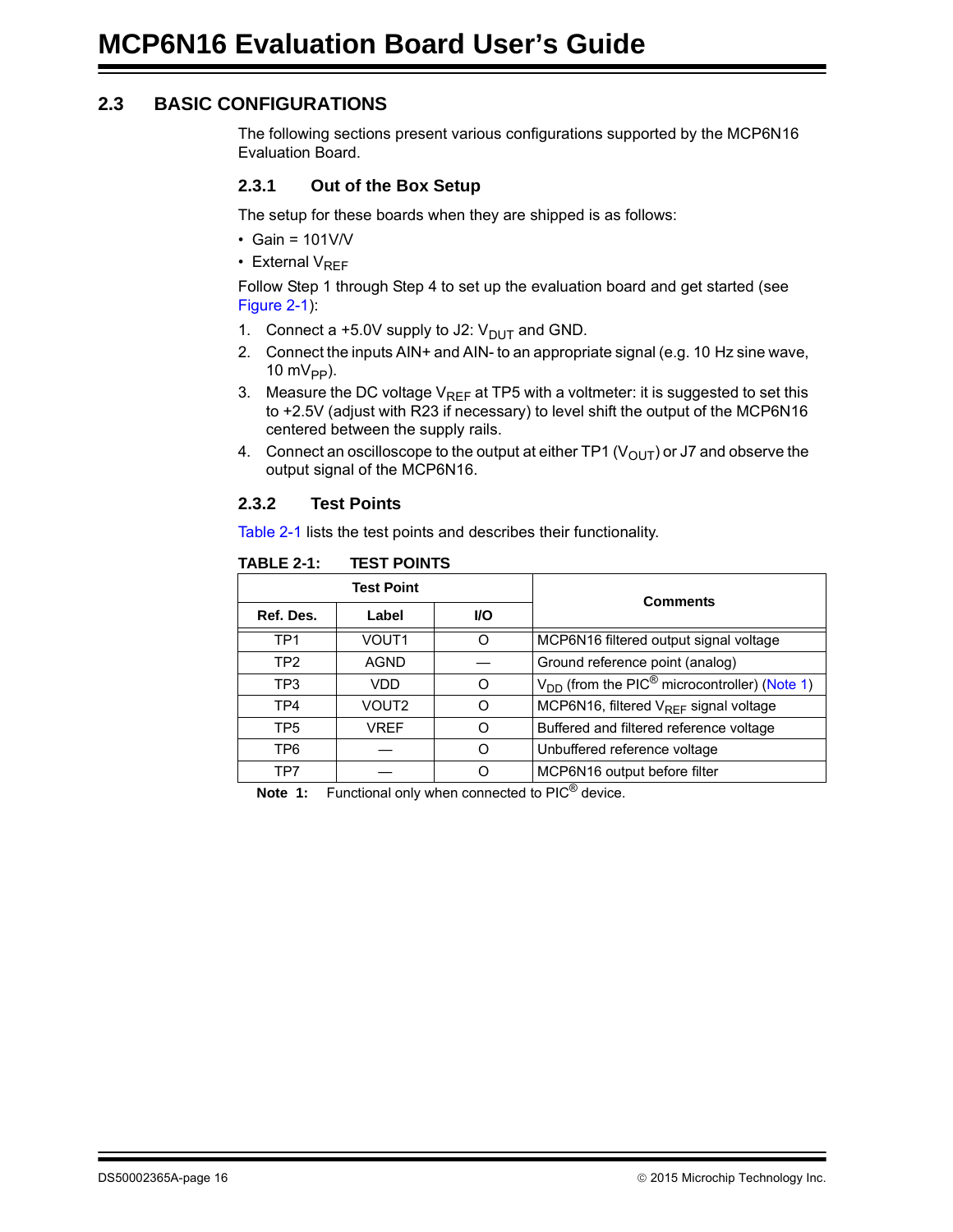# <span id="page-16-0"></span>**2.3.3 Jumper Settings**

[Table 2-2](#page-16-1) shows the jumper settings.

<span id="page-16-1"></span>

| <b>TABLE 2-2:</b> | <b>JUMPER SETTINGS</b> |
|-------------------|------------------------|
|-------------------|------------------------|

| Jumper         |                  |                            |                           |                                                                                                                                                               |  |  |
|----------------|------------------|----------------------------|---------------------------|---------------------------------------------------------------------------------------------------------------------------------------------------------------|--|--|
| Ref.<br>Des.   | Label            | <b>Position</b><br>setting | <b>Default</b><br>setting | <b>Comments</b>                                                                                                                                               |  |  |
| J <sub>1</sub> |                  | $1 - 2$                    | Closed                    | Connects V <sub>DUT</sub> and VS+ supply lines together                                                                                                       |  |  |
| J3             | Sensor<br>supply | $1 - 2$                    | Closed                    | Use this setting to power the sensor with the $V_{\text{DUT}}$<br>supply.                                                                                     |  |  |
|                |                  | $2 - 3$                    | Open                      | Use this setting to supply sensor power from an<br>external source (e.g. DAC1).                                                                               |  |  |
| J <sub>4</sub> | <b>CS</b>        | $1 - 2$                    | Open                      | Enable function (EN); use to place the MCP6N16 into<br>power-down by installing this jumper.                                                                  |  |  |
| J <sub>6</sub> |                  | $1 - 2$                    | Closed                    | Connects the SENSE+ line to the VB+ line                                                                                                                      |  |  |
|                |                  | $5 - 6$                    | Closed                    | Connects the SENSE-line to the VB-line                                                                                                                        |  |  |
|                |                  | $3 - 4$                    | Open                      | Optional: when installed shortens the AIN+ and AIN-<br>inputs together.<br>May be used for diagnostic purposes.                                               |  |  |
| J8             | $+3.3V$<br>ext.  | $1 - 2$                    | Open                      | Use only when power will be supplied by the $PIC^{\circledR}$<br>microcontroller attached through J12. Not needed for<br>stand-alone bench operation.         |  |  |
| J9             | Gain             | $1 - 2$                    | Closed                    | Configures the MCP6N16 for a gain of +101V/V                                                                                                                  |  |  |
|                | Select           | $2 - 3$                    | Open                      | Configures the MCP6N16 for a gain of +301V/V                                                                                                                  |  |  |
| J10            | <b>VCM</b>       | $1 - 2$                    | Closed                    | Connects the external $V_{CM}$ (from J2) to the signal<br>inputs through R13 and R14                                                                          |  |  |
|                |                  | $2 - 3$                    | Open                      | Use this to provide a DC-path for the INA inputs when<br>the signal is AC-coupled. (Section 2.4.3.1 "Input<br><b>AC-Coupling")</b>                            |  |  |
| J11            | <b>VREF</b>      | $\overline{1}$ - 2         | Open                      | Use this to reference $V_{RFF}$ pin of the MCP6N16 to<br>ground                                                                                               |  |  |
|                |                  | $2 - 3$                    | Closed                    | In this setting the output of the MCP6N16 will be level<br>shifted by the external V <sub>REF</sub> voltage.                                                  |  |  |
| J13            |                  | $1 - 2$                    | Open                      | Use this setting in conjunction with the DigiPot<br>MCP4018. This function is only available when the<br>PIC <sup>®</sup> microcontroller is attached at J12. |  |  |
|                |                  | $2 - 3$                    | Closed                    | Connects the adjustable reference voltage to the buffer<br>amp U4                                                                                             |  |  |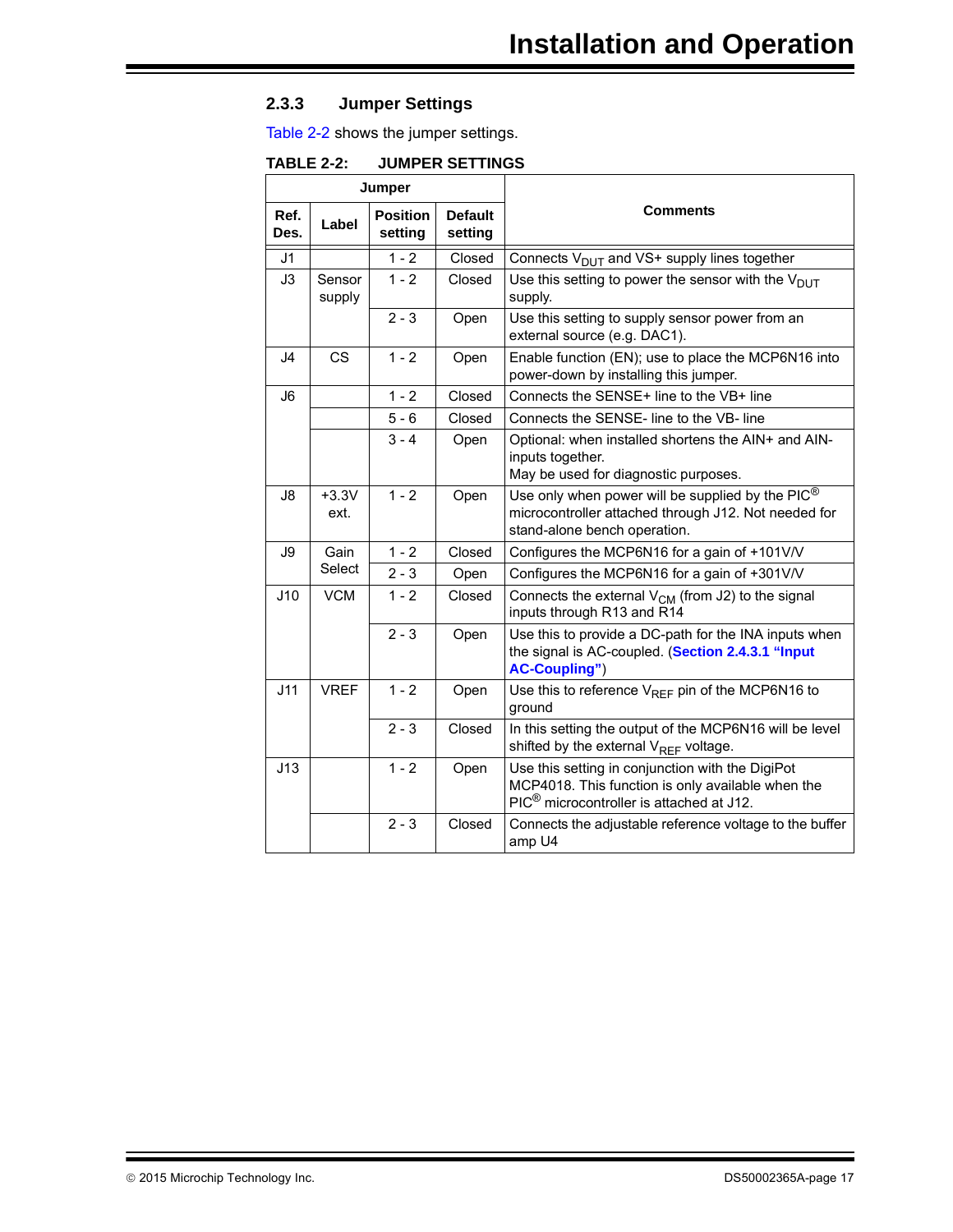# <span id="page-17-0"></span>**2.4 DETAILED CIRCUIT DESCRIPTIONS**

#### <span id="page-17-1"></span>**2.4.1 Power Supply**

When in its default configuration, the evaluation board requires only one external power supply, typically a +5.0V single supply voltage applied to pin 3 (or 4) of the 4-pin screw terminal J2. The ground connection (GND) should be made to pin 1 of J2; see [Figure 2-1.](#page-14-5)

- **Note 1:** Jumper J1 is installed by default and therefore shorts the  $V_{\text{DUT}}$  and VS+ supply voltage connections together. In this configuration, the evaluation board can be operated with full functionality within a voltage range of +2.7V to +5.5V.
	- **2:** Removing jumper J1 will necessitate a second external power supply to maintain full operation of the evaluation board. This will allow the MCP6N16 to be operated over its full supply range of +1.8V to +5.5V. The VS+ supply should not be lower than +2.7V, in order to maintain operation of the +2.5V precision reference IC MCP1525.

The LEDs D1 and D2 will indicate that power is applied to the  $V_{\text{DUT}}$  and VS+ supplies.



<span id="page-17-2"></span>*FIGURE 2-2: Power Supply Circuit and Connections.*

The power plane of the evaluation board is separated into two segments: one labeled  $\rm V_{DUT}$  and one VS+. The  $\rm V_{DUT}$  supply line mainly powers the MCP6N16 instrumentation amplifier. It is also connected to be the supply rail for any attached bridge sensor (VB+, VB-). The VS+ supply powers the precision voltage reference MCP1525, and the Zero-Drift op-amp MCP6V11.

The evaluation board is also preconfigured to be operated from a +3.3V supply rail when connected up to a  $\text{PIC}^{\textcircled{\tiny 0}}$  microcontroller. Jumper 8 is needed to make this connection, while any external lab supplies must be disconnected from the power connector J2.

In addition to connecting the supply voltages, pin 2 of terminal J2 can be used to apply an external common-mode voltage ( $V_{CM}$ ) for biasing the inputs of the instrumentation amplifier MCP6N16 (see [Figure 2-2\)](#page-17-2). Further details on this function can be found in **[Section 2.4.3 "Instrumentation Amplifier"](#page-19-0)**.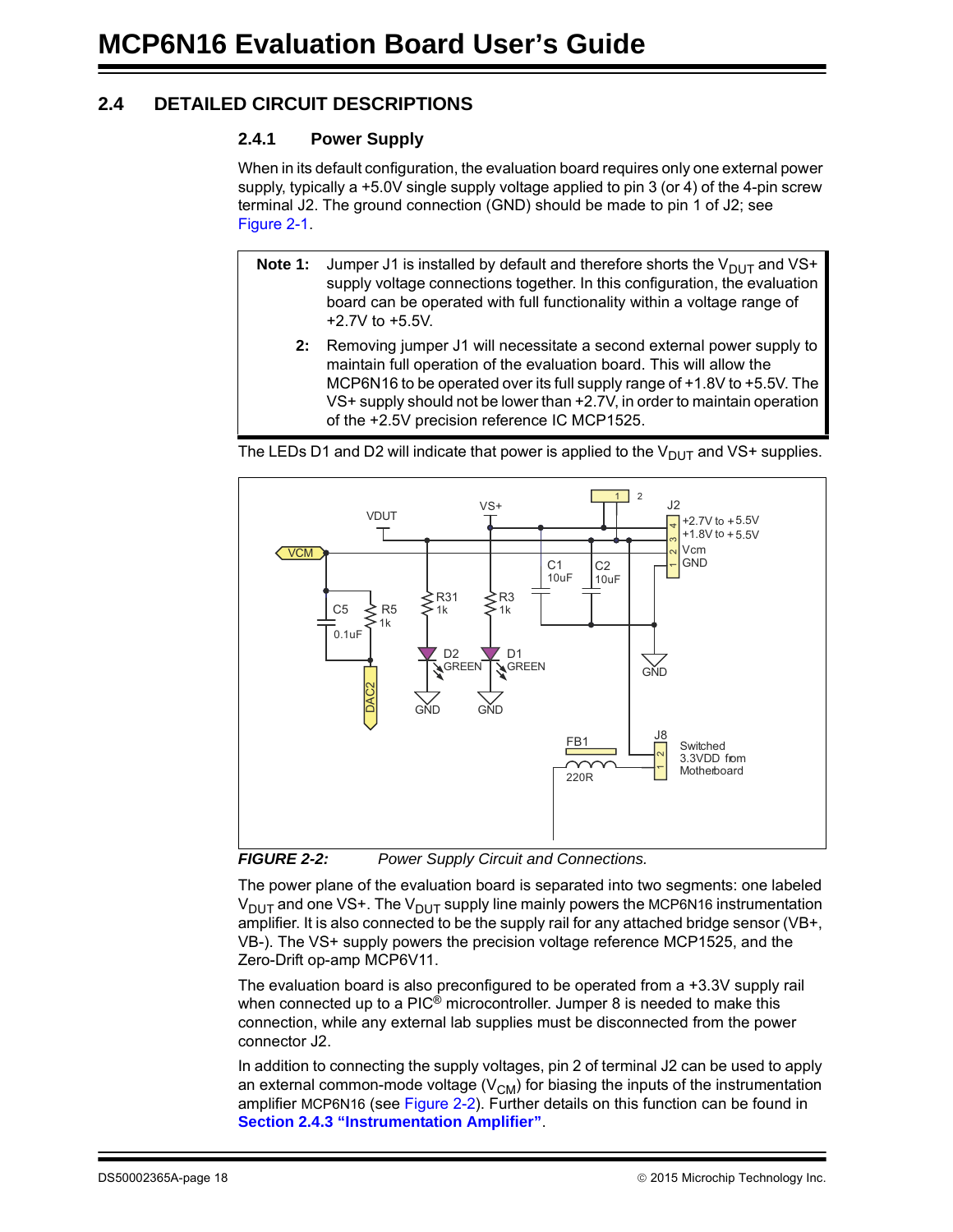## <span id="page-18-0"></span>**2.4.2 Sensor Connection**

The evaluation board provides a 6-pin screw terminal to allow for a variety of sensors to be connected, and, based on the specific sensor, the user can select either a 2-, 3-, 4- or 6-wire interface configuration. [Figure 2-3](#page-18-1) shows the screw-terminal with its pin descriptions: AIN+ and AIN- are the differential signal inputs for the instrumentation amplifier. To facilitate a quick noise test, install a jumper on J6 that will shorten the AIN+ and AIN- lines together.

**Note:** The evaluation board comes with the MCP6N16 device set for a gain of 101V/V; when operating with a +5.0V supply rail the typical full-scale input range of the MCP6N16-100 is about 34 mV<sub>P-P</sub>.

VB+ and VB- are the two connections for the excitation voltage for the sensor (usage depends on sensor type). In its standard configuration, a jumper is installed at J3, connecting the supply voltage  $V_{\text{DUT}}$  to VB+ (typically +5.0V). Resistor R1 and R17 allow for any additional series resistance to be added into the sensor excitation lines. An additional option for providing excitation is through the DAC1 line by using an external supply (e.g. current source) or stimulus. For this, jumper J3 needs to be adjusted accordingly. Another option for the user is to superimpose an AC signal (through C4) onto a DC excitation voltage to simulate an AC error signal that the sensor might pick up and examine the common-mode rejection behavior of the filters and instrumentation amplifier.



<span id="page-18-1"></span>*FIGURE 2-3: Sensor Connections.*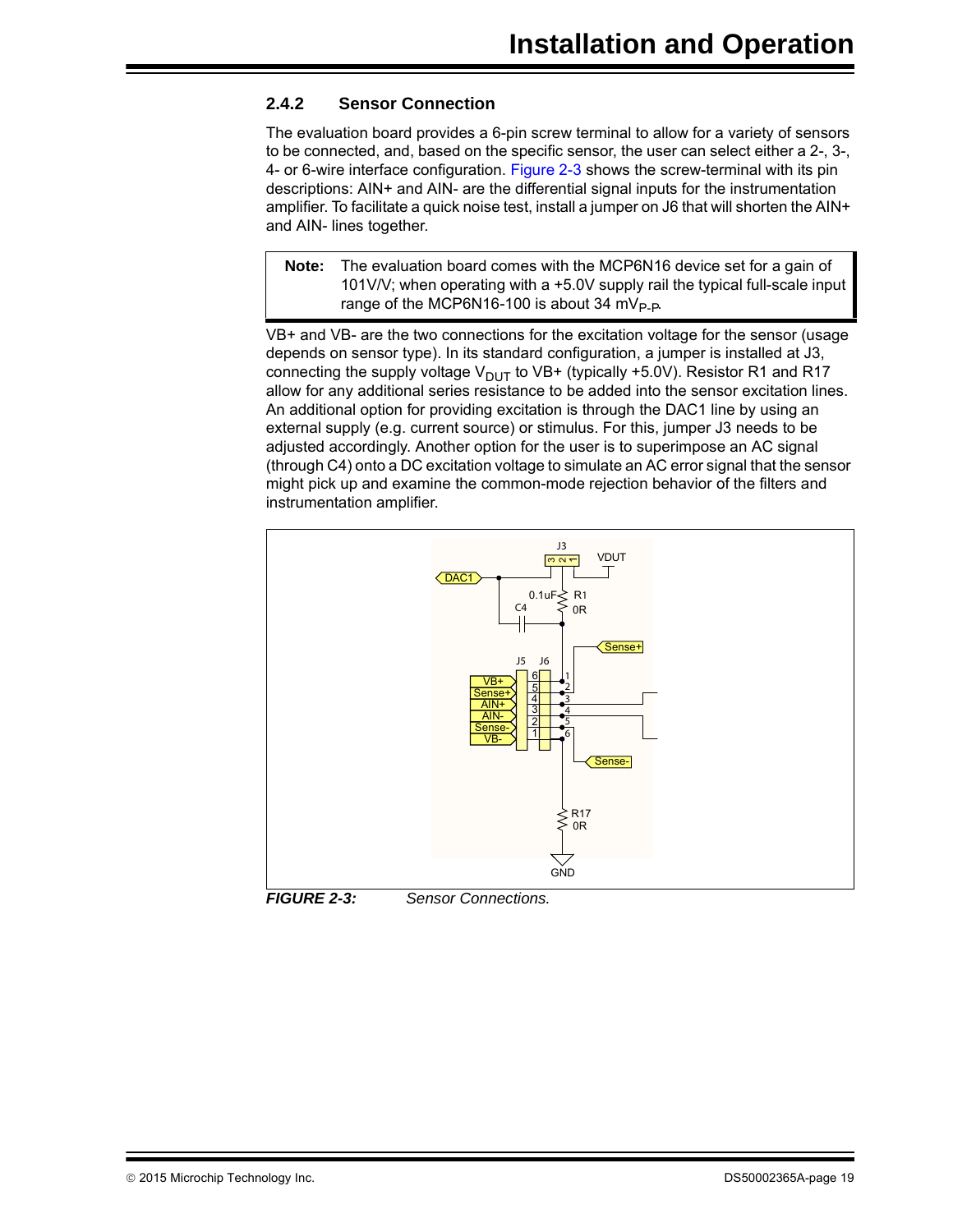### 2.4.2.1 EXAMPLE: 4-WIRE LOAD CELL



<span id="page-19-2"></span>*FIGURE 2-4: Connecting Diagram for a 4-Wire Load Cell.*

The SENSE+ and SENSE- lines can be used for a 6-wire sensor interface. In its default configuration, the jumper installed at J6, connects Sense+ to VB+ and Sense- to VB-. As shown in [Figure 2-5](#page-19-1), the sense lines have an additional set of common- and differential-mode RC filters similar to the AIN+ and AIN- lines.



<span id="page-19-1"></span>*FIGURE 2-5: Sense Line Connections.*

# <span id="page-19-0"></span>**2.4.3 Instrumentation Amplifier**

The MCP6N16 is a zero-drift instrumentation amplifier designed for single-supply operation with rail-to-rail input (no common mode crossover distortion) and output performance. Its design is based on a current feedback architecture which allows for the output voltage to be independently set regardless of the input common-mode voltage. The gain of the instrumentation amplifier is set by two external resistors, but unlike most INAs, the gain accuracy of the MCP6N16 is only determined by the relative match of those external resistors ( $R<sub>F</sub>$  and  $R<sub>G</sub>$ ). Refer to the MCP6N16 data sheet for more details on its operation and specifications.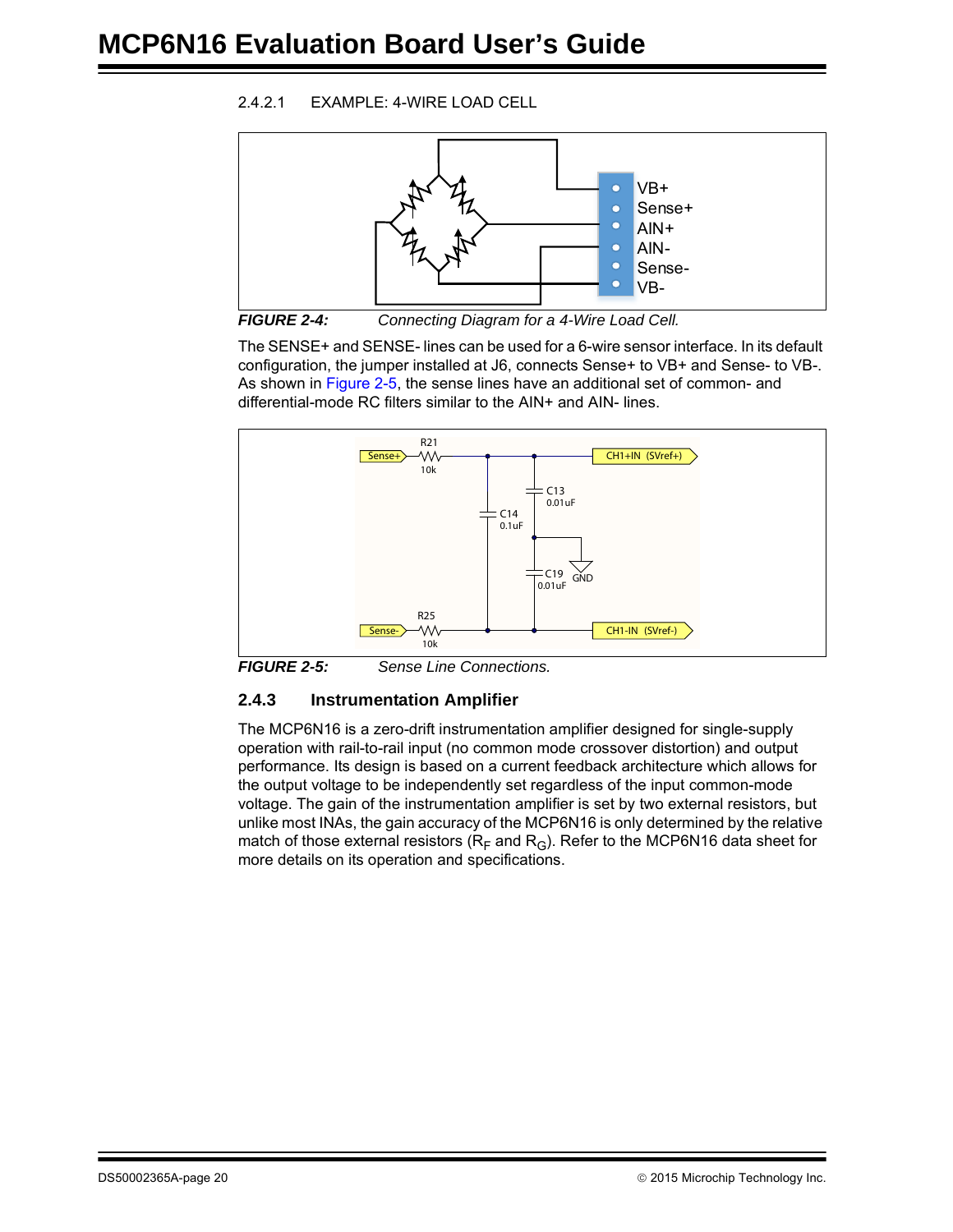#### <span id="page-20-0"></span>2.4.3.1 INPUT AC-COUPLING

With resistors R6 and R9 (both  $0Ω$ ) populated, the signal inputs on the evaluation board are DC coupled to the inputs of the instrumentation amplifier MCP6N16. Alternatively, the inputs can be configured for AC coupling. For this, replace resistors R6 and R9 with ceramic capacitors (0.1  $\mu$ F, or as required). In this AC-coupling configuration, it is important to provide a DC bias path for the inputs of the instrumentation amplifier. This is accomplished with resistors R13 and R14, which are already installed. They can be either referenced to ground or an external common-mode voltage  $(V_{CM})$  by setting the jumper J10 accordingly. The resistor along with the coupling capacitors will also result in a high-pass filter; for example using 0.1 µF capacitors and 200 kΩ resistor will set the -3 dB frequency at about 8 Hz.

**Note:** When using resistors R13 and R14, the input impedance at the AIN+ and AIN- is determined by the value of these resistors. Removing the resistors will restore the high input impedance provided by the MCP6N16, but will also eliminate the option of using an external common-mode voltage  $(V_{CM})$ through J2.

#### 2.4.3.2 INPUT AND OUTPUT FILTERING

The MCP6N16 features internal EMI filters on all four of its inputs that are very effective suppressing high-frequency signals from interfering and causing unwanted offset voltages. Those internal filters may already be sufficient for some applications and the sensor can be connected directly to the inputs of the MCP6N16. The evaluation board includes additional external RC filtering comprised of common-mode and differential-mode filters which will limit the input signal bandwidth according to [Equation 2-1.](#page-20-1)

#### <span id="page-20-1"></span>**EQUATION 2-1:**

*f CM*  $2^{2}$  Common-Mode filter:  $f_{CM} = \frac{1}{(2 \pi R^{7} \times C6)} = \frac{1}{(2 \pi R10 \times C9)}$ 

Note that capacitors C6 and C9 have been selected with a lower tolerance of 5%, instead of the typical 10%, to improve time constant matching between R7C6 and R10C9 and consequently limit the CMRR degradation caused by such mismatches. The -3 dB frequency for these filters is about 8 kHz. The MCP6N16-100 maintains a very high common-mode rejection, CMRR of > 100 dB out to 100 kHz. This allows for a relatively high corner frequency to be chosen for this filter and therefore reduces the series resistor (i.e. R7 and R10) value, which may otherwise cause unwanted offset and noise contributions at the input of the high-gain instrumentation amplifier.

It is recommended to keep the value of C7 at least ten times larger than C6 and C9 to reduce the effects of the time constant mismatch and improve performance.

#### **EQUATION 2-2:**

Differential-Mode filter: 
$$
f_{DIFF} = \frac{I}{\left(2\pi (R7 + R10)\left(C7 + \frac{C6}{2}\right)\right)}
$$
  
with R7 = R10:  $f_{DIFF} = \frac{I}{\left(2\pi R(2C7 + C6)\right)}$ 

The differential-mode input filter has its -3 dB frequency corner at about 378 Hz. Note that the filter will start affecting the gain at a much lower frequency, for example the input signal will be lowered by 1% at about 54 Hz.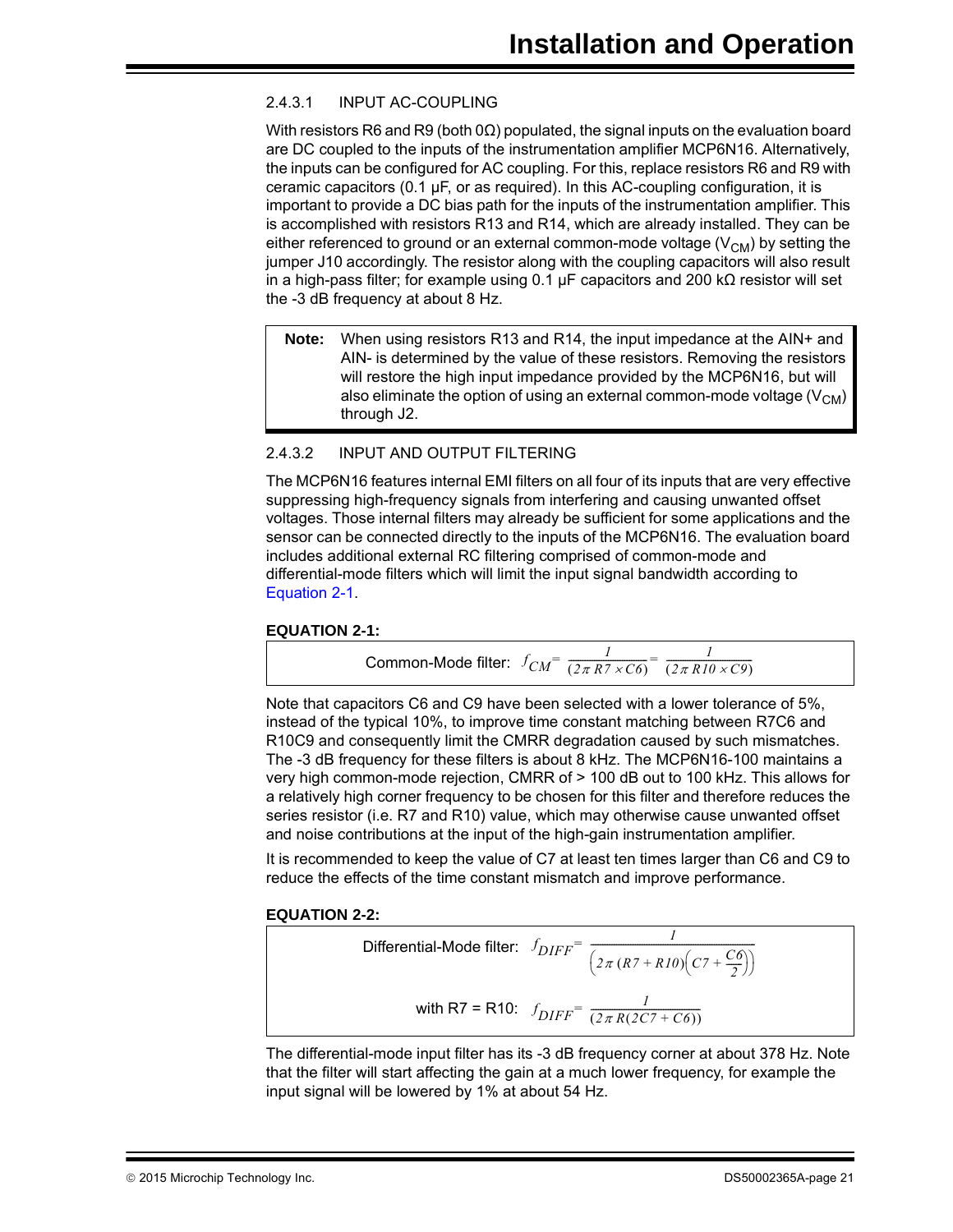The complete frequency response of the signal path consisting of the input filter, MCP6N16 and the output filter is shown in [Figure 2-6](#page-21-0). Here, the -3 dB frequency corner is at approximately 300 Hz with a flat gain out to about 30 Hz.



<span id="page-21-0"></span>*FIGURE 2-6: Frequency Response of the Complete Signal Path for a Differential Gain of 101V/V.*

[Figure 2-7](#page-21-1) shows the signal path including the input and output RC filters of the MCP6N16. The RC output filter is similar to the input filter with the exception that the common-mode pole is set at about 1.59 kHz and the differential pole is at about 756 Hz. Once the actual nature of the sensor/input signal and its bandwidth is known, the filter poles can be adjusted to limit further the noise-bandwidth and to optimize the interface to an A/D converter that may follow.



<span id="page-21-1"></span>*FIGURE 2-7: Instrumentation Amplifier MCP6N16 Signal Path Circuitry.*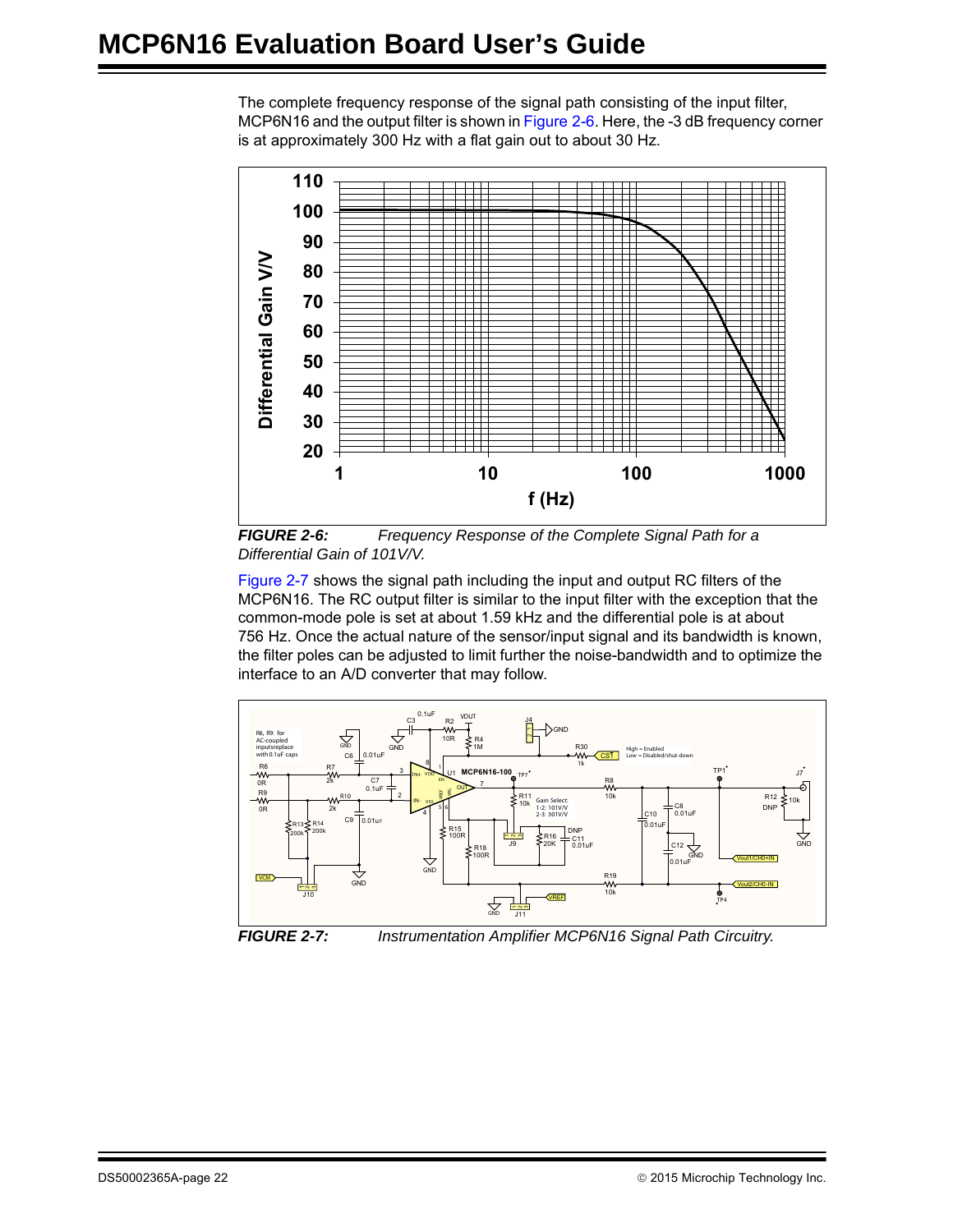#### 2.4.3.3 INA GAIN SELECTION

The evaluation board allows users to quickly set the gain on the MCP6N16 to either 101V/V or 301V/V by setting the jumper on J9 (labeled Gain Select) accordingly. Note that the feedback resistors R11 and R16 are populated with a tolerance of only 0.1% (instead of the standard 1%) to provide a higher gain accuracy. The gain is set with two external resistors and follows the relationship shown in [Equation 2-3](#page-22-1).

#### <span id="page-22-1"></span>**EQUATION 2-3:**

Differential Signal Gain: 
$$
G_I = I + \frac{RII}{RI8} = 10I
$$
  

$$
G_2 = \frac{I + (RII + RI6)}{RI8} = 30I
$$

The transfer function of the MCP6N16 is given as shown in [Equation 2-4](#page-19-2).

#### **EQUATION 2-4:**

$$
V_{OUT} = G (V_{IP} - V_{IM}) + V_{REF}
$$

[Table 2-3](#page-22-0) lists suggested resistor values for the feedback ( $R_F$ ) and gain resistors ( $R_G$ ), using 1% standard resistor, for a desired gain. Large value resistors should be avoided as they may start to contribute noise. To keep the output loading minimal and maintain optimum linearity the selection of the gain setting resistors should take any additional load resistance into account, according to [Equation 2-5](#page-19-1).

#### **EQUATION 2-5:**

$$
(R_F+R_G)|\mid R_L\geq 10\; k\Omega
$$

| Gain<br>(V/V)  | $R_F$<br>(Ohm, 1%) | $R_G$<br>(Ohm, 1%)                                               | MCP6N16-001 | <b>MCP6N16-010</b> | <b>MCP6N16-100</b> |
|----------------|--------------------|------------------------------------------------------------------|-------------|--------------------|--------------------|
|                | Short              | None                                                             | Yes         | No                 | No                 |
| $\overline{2}$ | 10 k $\Omega$      | 10 k $\Omega$                                                    | Yes         | No                 | No                 |
| 5              | $20 k\Omega$       | 4.99 k $\Omega$                                                  | Yes         | No.                | No                 |
| 10.1           | $9.09 k\Omega$     | 1 k $\Omega$                                                     | Yes         | Yes                | No                 |
| 20.1           | 19.1 $k\Omega$     | 1 k $\Omega$                                                     | Yes         | Yes                | No                 |
| 49.7           | 24.3 k $\Omega$    | $499\Omega$                                                      | Yes         | Yes                | No                 |
| 101            | 10 k $\Omega$      | $100\Omega$                                                      | Yes         | Yes                | Yes                |
| 301            | $30 k\Omega$       | $100\Omega$                                                      | Yes         | Yes                | Yes                |
| 500            | 24.9 k $\Omega$    | 49.9 <omega< td=""><td>Yes</td><td>Yes</td><td>Yes</td></omega<> | Yes         | Yes                | Yes                |
| 1001           | 49.9 k $\Omega$    | 49.9 <omega< td=""><td>Yes</td><td>Yes</td><td>Yes</td></omega<> | Yes         | Yes                | Yes                |

#### <span id="page-22-0"></span>**TABLE 2-3: SUGGESTED RESISTOR VALUES FOR VARIOUS GAINS**

**Note:** The MCP6N16-100 is internally compensated to be used for gains higher or equal to 100. If lower gains are desired, consider using alternate models, for example the MCP6N16-010 for gains higher or equal to 10, or the MCP6N16-001 for gains higher or equal to 1.

Capacitor C11 in combination with R16 can be added to the feedback network to form an additional low-pass filter of approximately 800 Hz (with C11 = 0.01  $\mu$ F). This may be used as an alternate filter option instead of the common/differential-mode RC filter at the output of the MCP6N16 consisting of R8, R19, C8, C10, C12.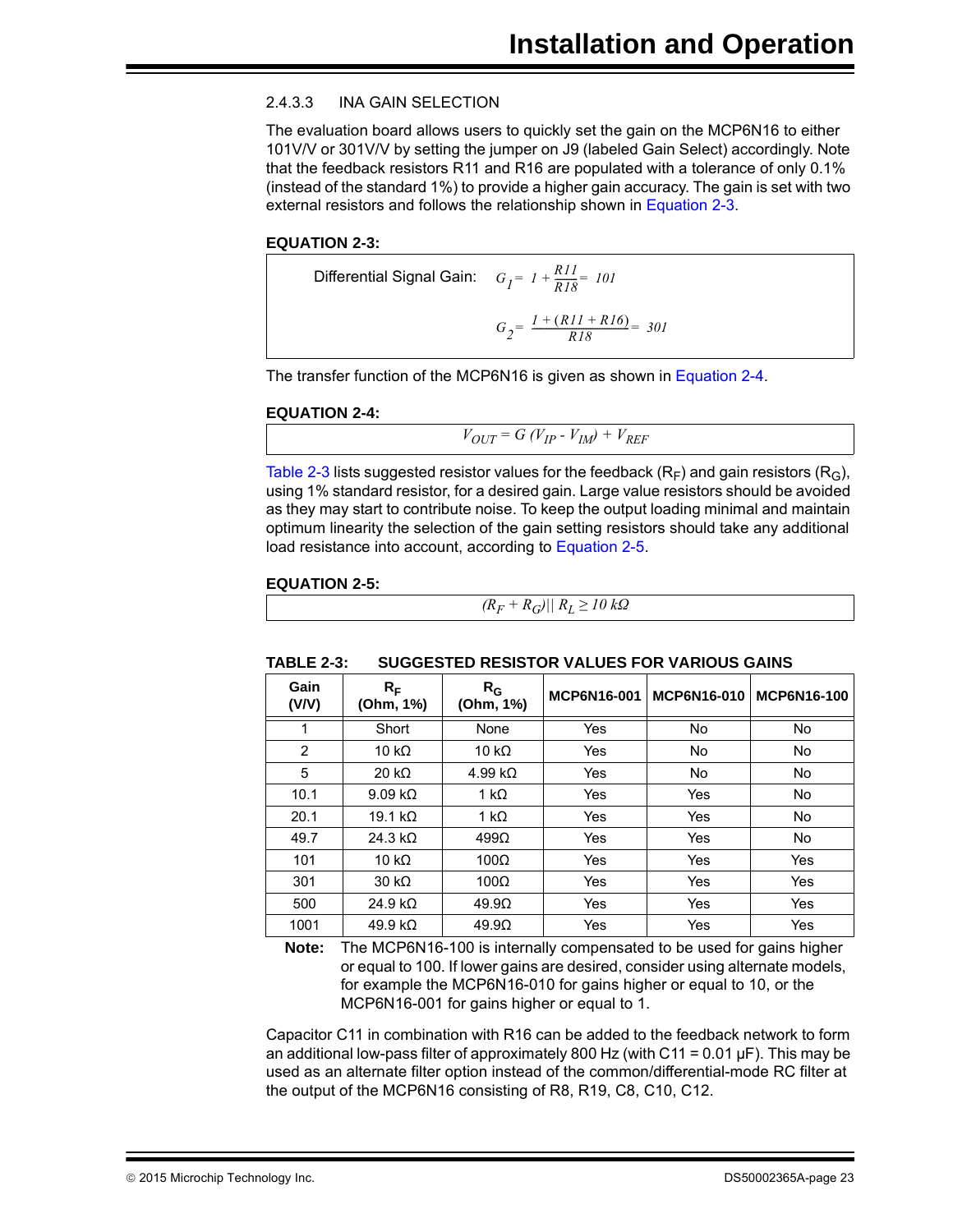#### 2.4.3.4 ENABLE FUNCTION

The MCP6N16 instrumentation amplifier features an Enable-pin (EN); since there is no internal pull-up resistor, the MCP6N16 on the evaluation board is placed into the Enable state (operational) by an external pull-up resistor (R4). The evaluation board provides two options for the user to examine the part's performance in its power-down state: either in a static mode, by inserting a jumper on J4, or through the CS1 line. If this line is connected to an external stimulus (CMOS levels), the dynamic performance can be examined.

# <span id="page-23-0"></span>**2.4.4 External V<sub>RFF</sub> Circuit**

Included on the evaluation board are various options that deliver an external reference voltage to the MCP6N16, which can be used to level shift the output signal. Since the MCP6N16 is configured in a single-supply configuration on the evaluation board, either the input is biased with an appropriate input DC bias voltage to keep the amplifier within its specified input range, or the output needs to be level shifted. Refer to the MCP6N16 data sheet for further details.

The MCP1525 (U2) is a precision, low-power voltage reference with an output voltage of +2.5V. Resistor R23 is a 25-turn potentiometer that is used to provide an adjustment range of +0.025V to +3.0V at the output of the reference buffer U4. The buffer amplifier uses the MCP6V11, a zero-drift micro-power operational amplifier that is configured for a gain of +1.2V/V. To minimize noise the bandwidth of this amplifier stage is limited to about 8 Hz using capacitor C15, which is placed in parallel with the feedback resistor.



*FIGURE 2-8: External Precision Voltage Reference Circuitry.*

An alternate method to adjusting the reference voltage manually with R23 is offered with the Digital Potentiometer device MCP4018. The use of this device will require the user to connect the MCP4018  $1^2C$ <sup>-M</sup> interface to an external controller (e.g. a PIC microcontroller). Jumper J13 is used to switch between the manual option on the MCP4018.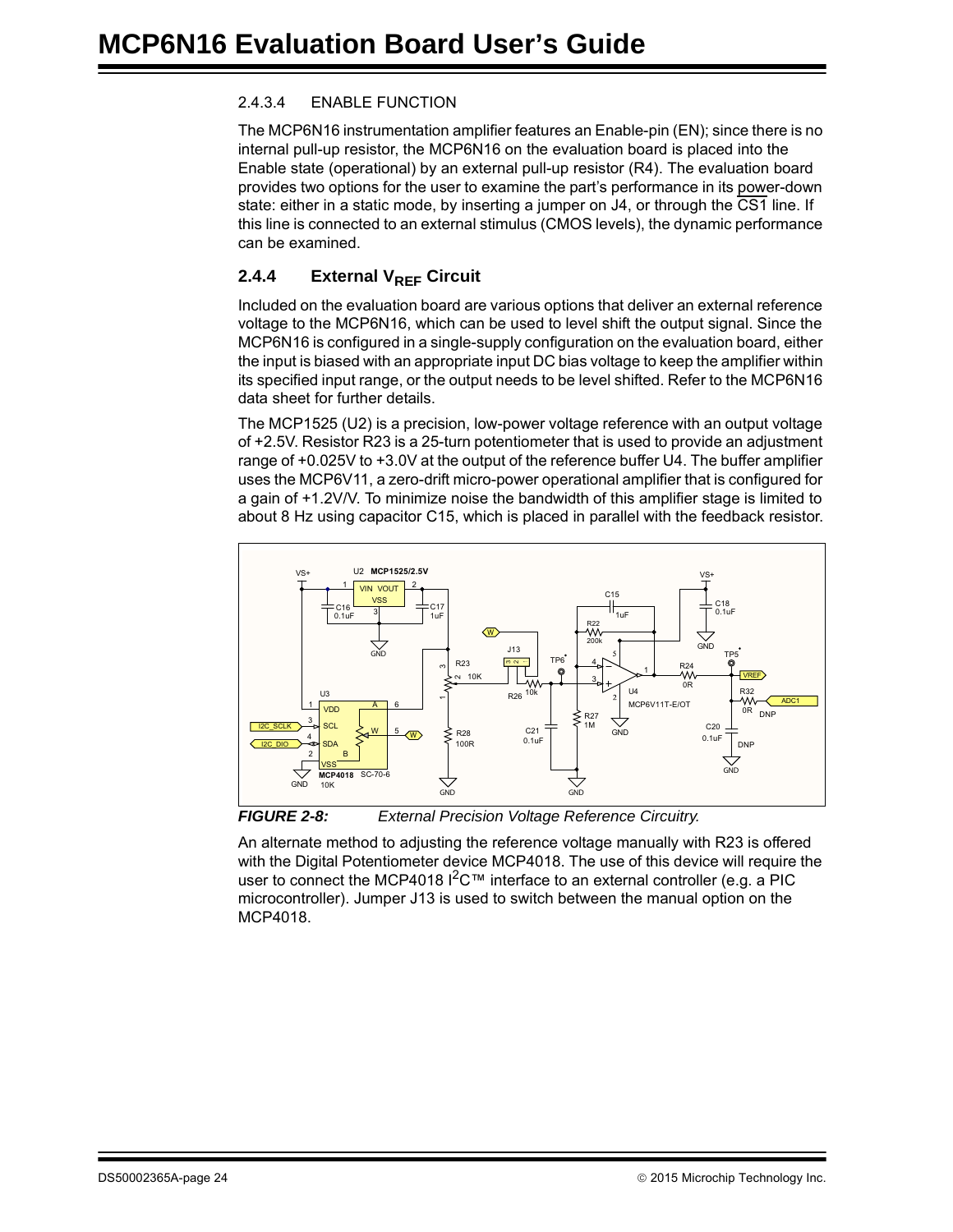# <span id="page-24-0"></span>**2.4.5 PIC® Microcontroller Analog/Digital Interface**

The MCP6N16 Evaluation Board is preconfigured to interface with a microcontroller, for example the PIC24FJ128GC010, which includes 16-Bit Sigma-Delta ADCs. For more information please refer to the *"MPLAB® Starter Kit for Intelligent.Integrated. Analog User's Guide"* (DS50002172) and AN1607 Application Note – *"PIC24FJ128GC010 Analog Design Guide"* (DS00001607). The 40-pin dual row header (J12) connects to various nodes of the MCP6N16 circuit and places them in one convenient place. In order to utilize this interface, the user will need to select the desired microcontroller and design the necessary interface hardware and software/firmware.

Another option to interface with the I<sup>2</sup>C of the MCP4018 DigiPot is to utilize the *"PICkit™ Serial Analyzer User's Guide"* (DS51647).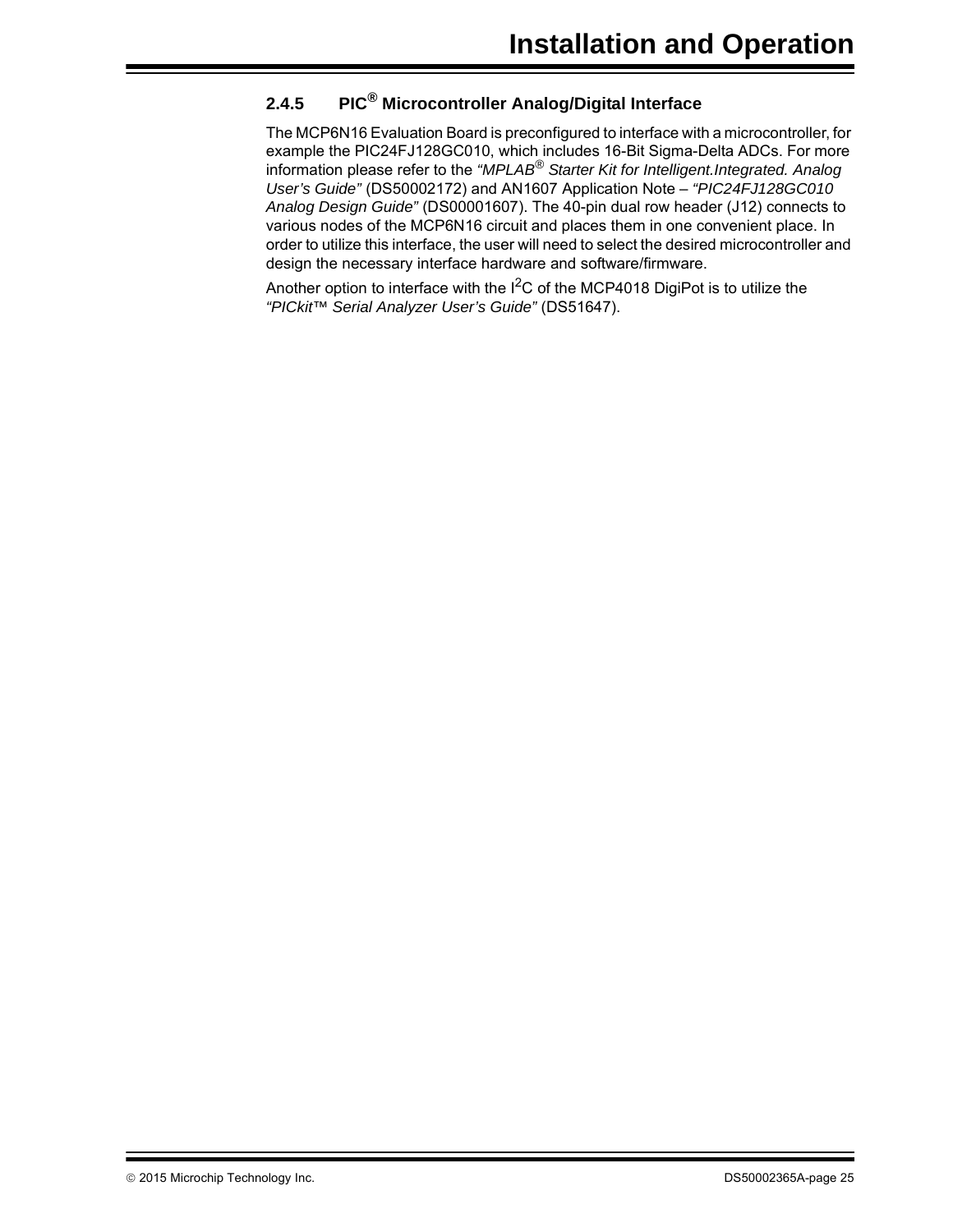**NOTES:**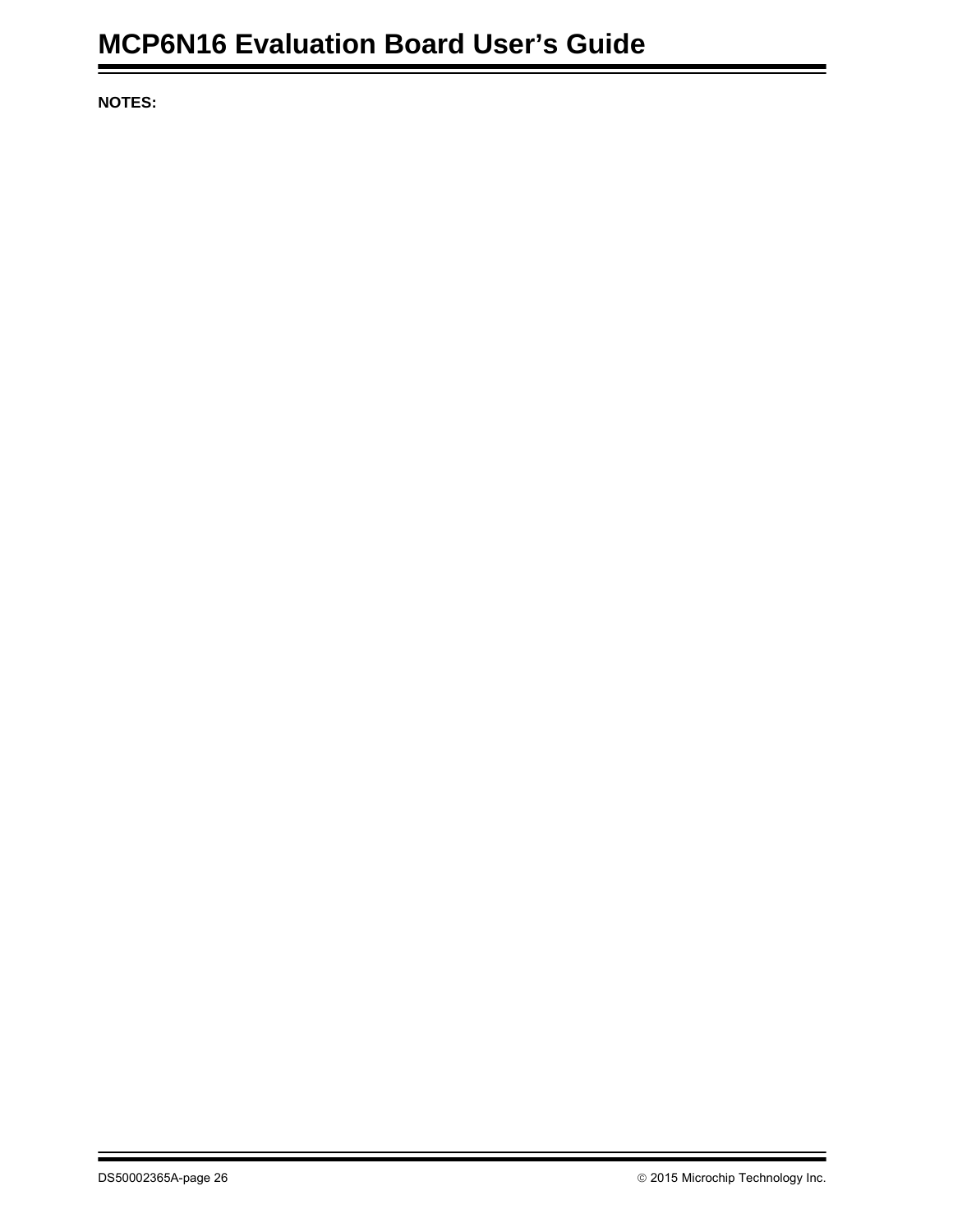

# <span id="page-26-2"></span>**MCP6N16 EVALUATION BOARD USER'S GUIDE**

# **Appendix A. Schematic and Layouts**

# <span id="page-26-1"></span><span id="page-26-0"></span>**A.1 INTRODUCTION**

This appendix contains the following schematics and layouts for the MCP6N16 Evaluation Board.

- • [Board SchematiC](#page-27-0)
- • [Board Top Silk](#page-28-0)
- • [Board Top Copper and Silk](#page-28-1)
- • [Board Top Copper](#page-29-0)
- • [Board Bottom Copper](#page-29-1)
- • [Board Bottom Copper and Silk](#page-30-0)
- • [Board Bottom Silk](#page-30-1)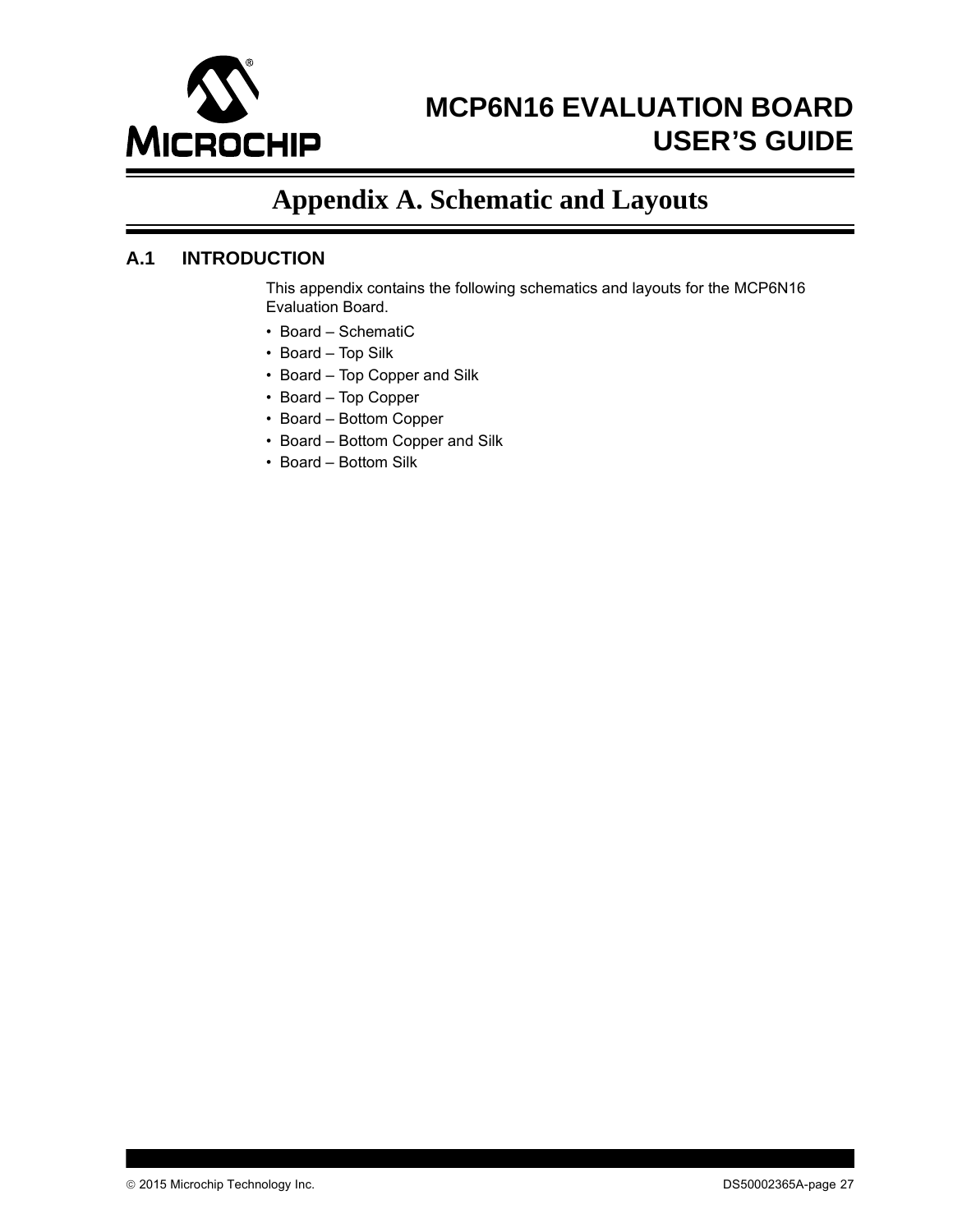# **A.2 BOARD – SCHEMATIC**

<span id="page-27-0"></span>

**MCP6N16 Evaluation Board User's Guide**

**MCP6N16 Evaluation Board Cser's Guide**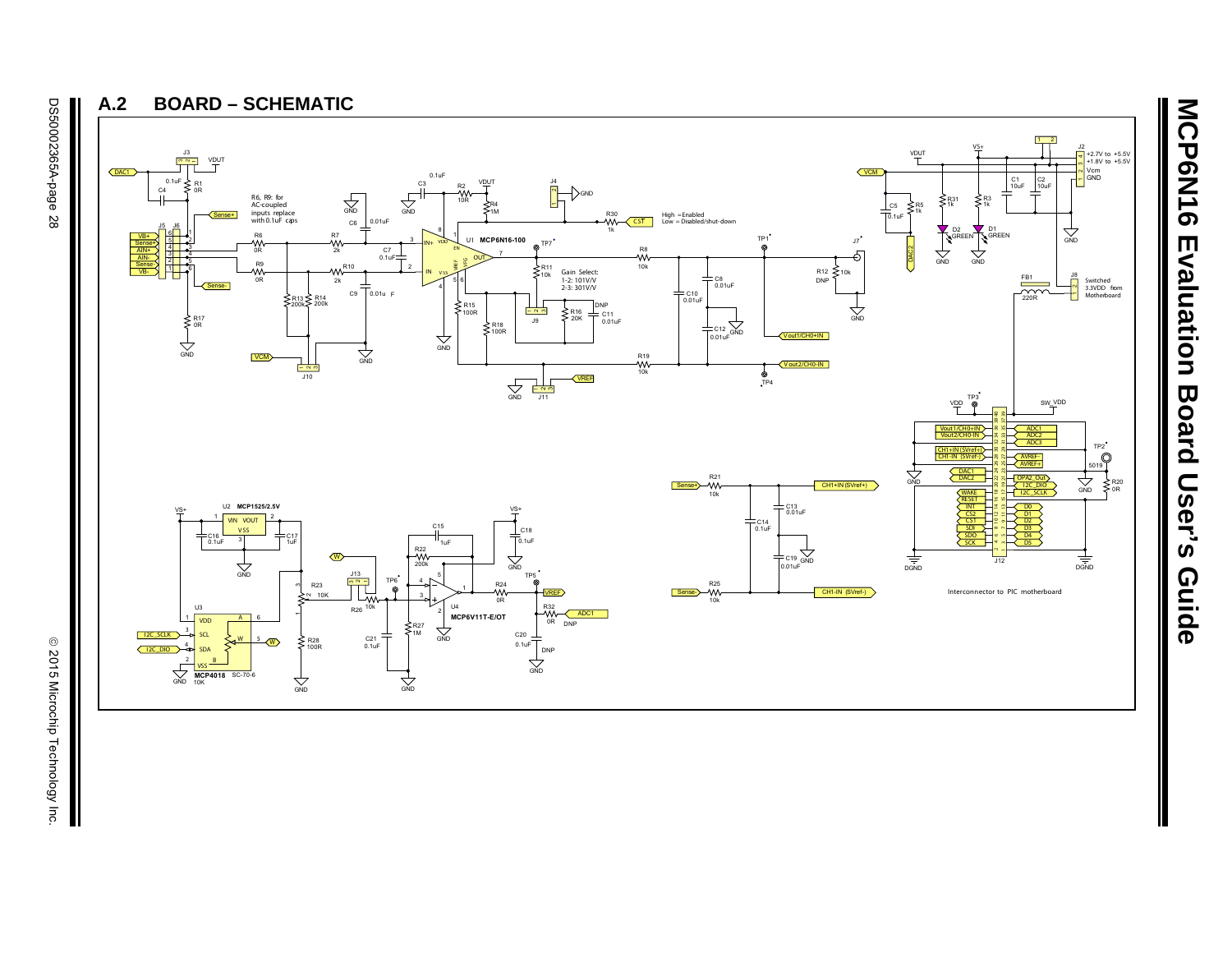<span id="page-28-0"></span>

# <span id="page-28-1"></span>**A.4 BOARD – TOP COPPER AND SILK**

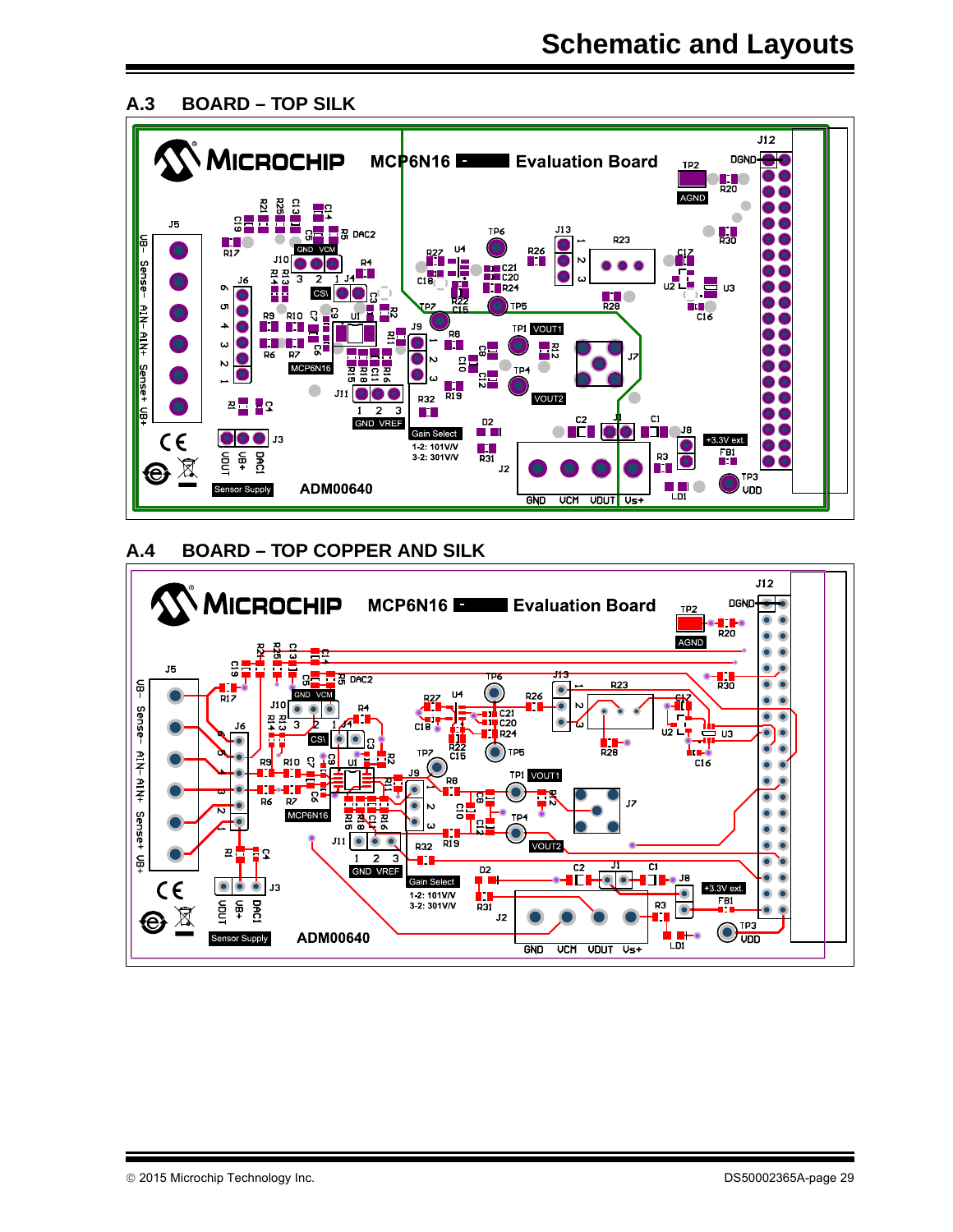# <span id="page-29-0"></span>**A.5 BOARD – TOP COPPER**



# <span id="page-29-1"></span>**A.6 BOARD – BOTTOM COPPER**

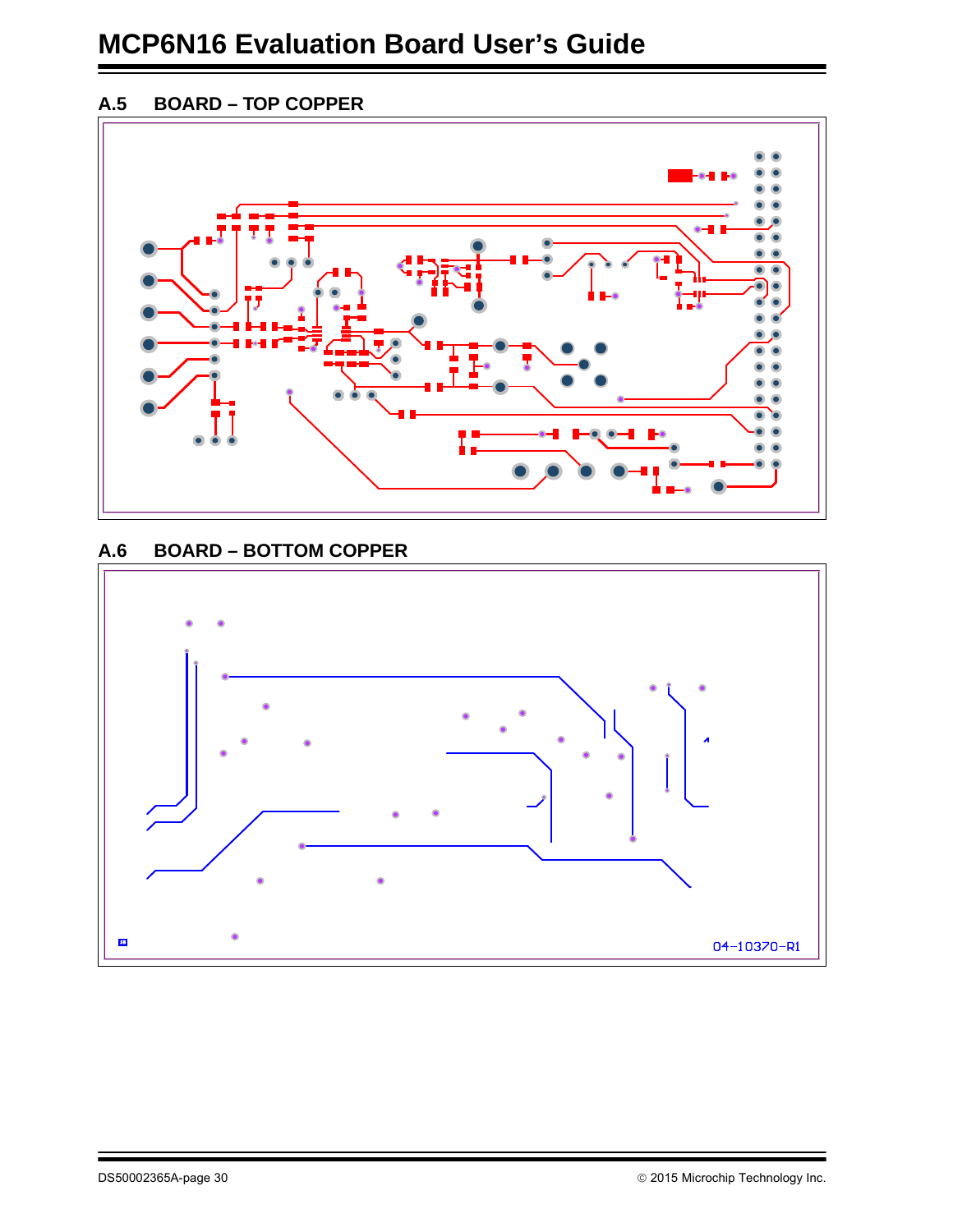<span id="page-30-0"></span>



# <span id="page-30-1"></span>**A.8 BOARD – BOTTOM SILK**

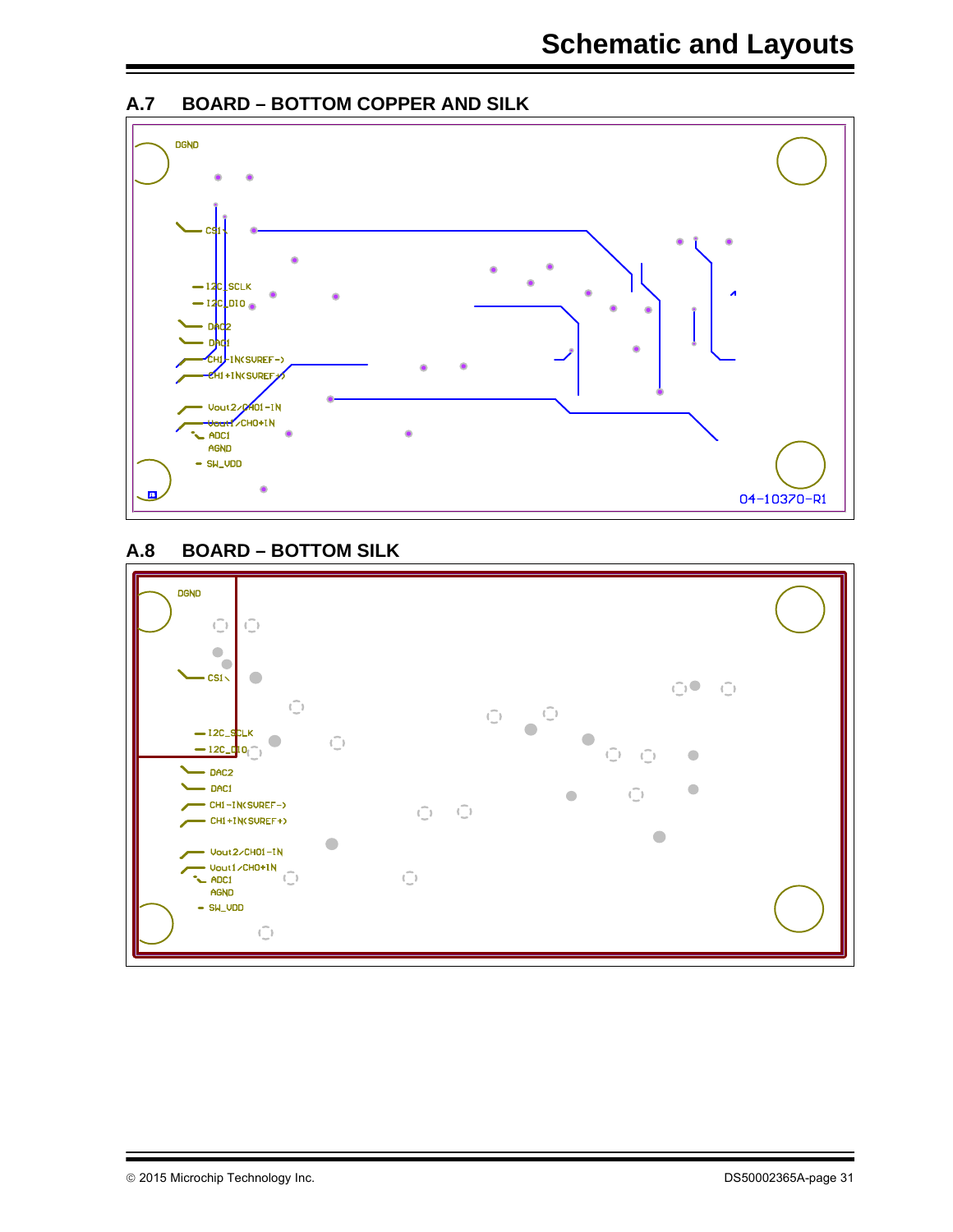**NOTES:**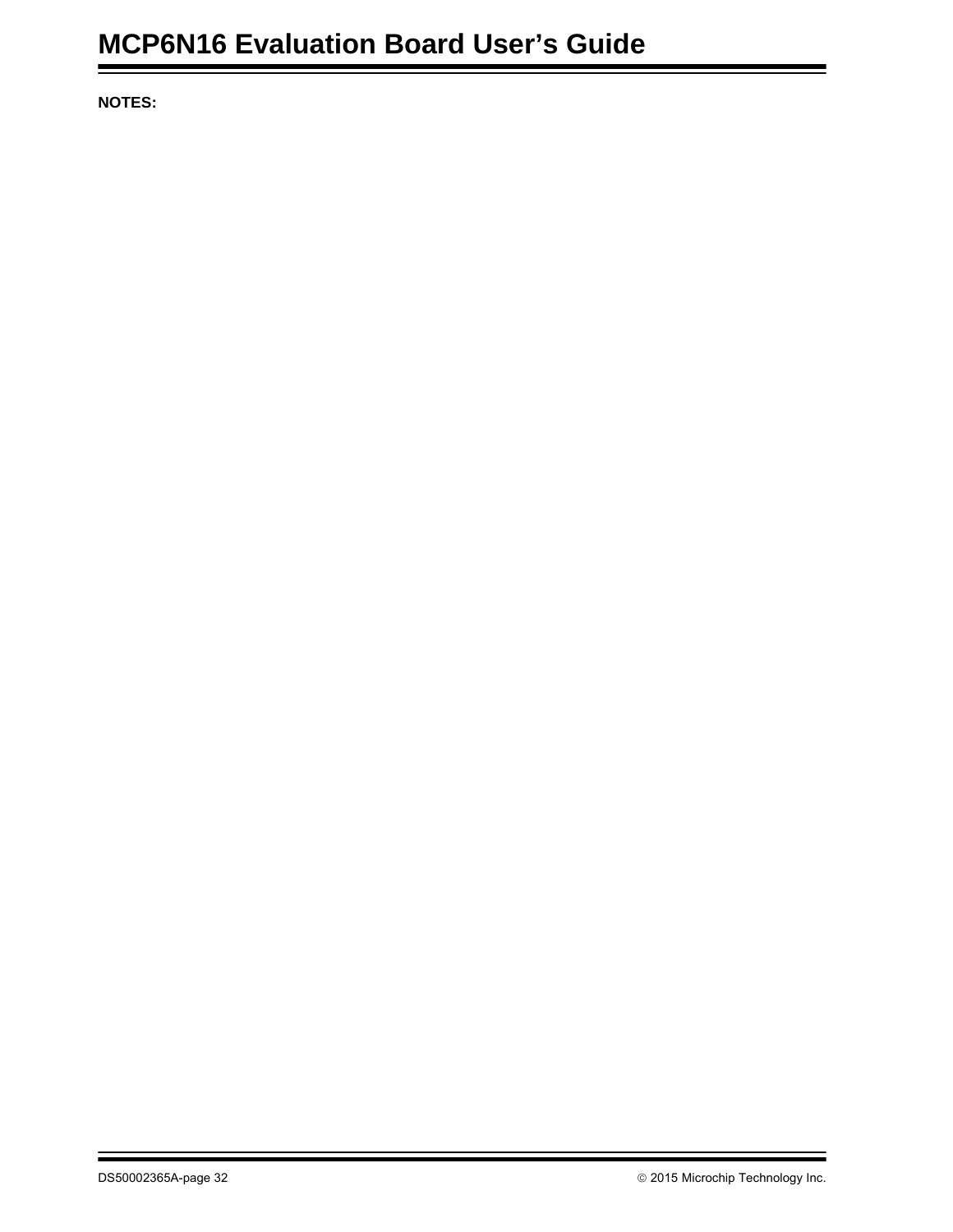

# <span id="page-32-1"></span>**MCP6N16 EVALUATION BOARD USER'S GUIDE**

# **Appendix B. Bill of Materials (BOM)**

# <span id="page-32-0"></span>**B.1 MCP6N16 EVALUATION BOARD BILL OF MATERIALS (BOM)**

[Table B-1](#page-32-2) shows components installed on the PCB. [Table B-2](#page-33-0) shows the alternate components that the user may wish to acquire and install.

| Qty.           | Reference                                                                    | <b>Description</b>                                        | <b>Manufacturer</b>                      | <b>Part Number</b>   |
|----------------|------------------------------------------------------------------------------|-----------------------------------------------------------|------------------------------------------|----------------------|
| $\overline{2}$ | C1, C2                                                                       | Cap. ceramic 10 µF 16V 10% X5R SMD 1206   TDK Corporation |                                          | C3216X5R1C106K       |
| 5              | C3, C4, C16,<br>C18, C21                                                     | Cap.ceramic0.1 µF16V10%X7RSMD0603                         | <b>AVX Corporation</b>                   | 0603YC104KAT2A       |
| 3              | C5, C7, C14                                                                  | Cap.ceramic0.1 µF25V10% X7RSMD0805                        | Murata<br>Electronics®                   | GRM21BR71E104KA01L   |
| $\overline{2}$ | C6, C9                                                                       | Cap. ceramic 0.01 µF 16V 5% SMD 0603                      | Taiyo Yuden Co.,<br>Ltd.                 | EMK107SD103JA-T      |
| 5              | C8, C10,<br>Cap. ceramic 0.01 µF 50V 10% X7R SMD<br>C12, C13,<br>0805<br>C19 |                                                           | Murata<br>Electronics                    | GRM40-X7R103K050BD   |
| $\overline{c}$ | C15, C17                                                                     | Cap. ceramic 1 µF 10V 10% X7R SMD 0805                    | NIC Components                           | NMC0805X7R105K10TRPF |
| $\overline{2}$ | D1, D2                                                                       | Diode LED green 2.1V 20 mA 6 mcd<br>Diffuse SMD 0805      | <b>CML Technologies</b><br>GmbH & Co. KG | 7012X5               |
| 1              | FB <sub>1</sub>                                                              | Ferrite 500 mA 220R SMD 0603                              | Murata<br>Electronics                    | BLM18AG221SN1D       |
| 3              | J1, J4, J8                                                                   | Conn. Hdr.-2.54 male 1x2 gold 5.84 MH TH<br>vert.         | <b>FCI</b>                               | 77311-118-02LF       |
| 1              | J2                                                                           | Conn. terminal 5 mm 10A female 1x4 TH<br>R/A              | <b>PHOENIX</b><br>CONTACT                | 1729034              |
| 5              | J3, J9, J10,<br>J11, J13                                                     | Conn. Hdr.-2.54 male 1x3 gold 5.84MH TH<br>vert.          | <b>FCI</b>                               | 68000-103HLF         |
| 1              | J5                                                                           | Conn. terminal 5 mm 15A female 1x6 TH<br>R/A              | On-Shore<br>Technology Inc.              | ED500/6DS            |
| 1              | J6                                                                           | Conn. Hdr-2.54 male 1x6 gold 5.84MH TH<br>vert.           | <b>FCI</b>                               | 68001-106HLF         |
| 1              | J7                                                                           | Conn. RF coaxial SMA female 2P TH vert.                   | Amphenol<br>Commercial                   | 901-144-8RFX         |
| 1              | J12                                                                          | Conn. Hdr. 2.54 MM 40 POS gold R/A                        | Sullins Connector<br>Solutions           | SBH11-PBPC-D20-RA-BK |
| 9              | JP1, JP2,<br>JP3, JP4,<br>JP5, JP6,<br>JP7, JP8, JP9                         | Mech. HW jumper 2.54 mm 1x2                               | 3M                                       | 969102-0000-DA       |
| 4              | PAD1, PAD2,<br>PAD3, PAD4                                                    | Mech. HW rubber pad cylindrical D7.9 H5.3<br>black        | 3M                                       | SJ61A11              |

#### <span id="page-32-2"></span>**TABLE B-1: BILL OF MATERIALS FOR ASSEMBLED PCB (BOM)**

**Note:** The components listed in this Bill of Materials are representative of the PCB assembly. The released BOM used in manufacturing uses all RoHS-compliant components.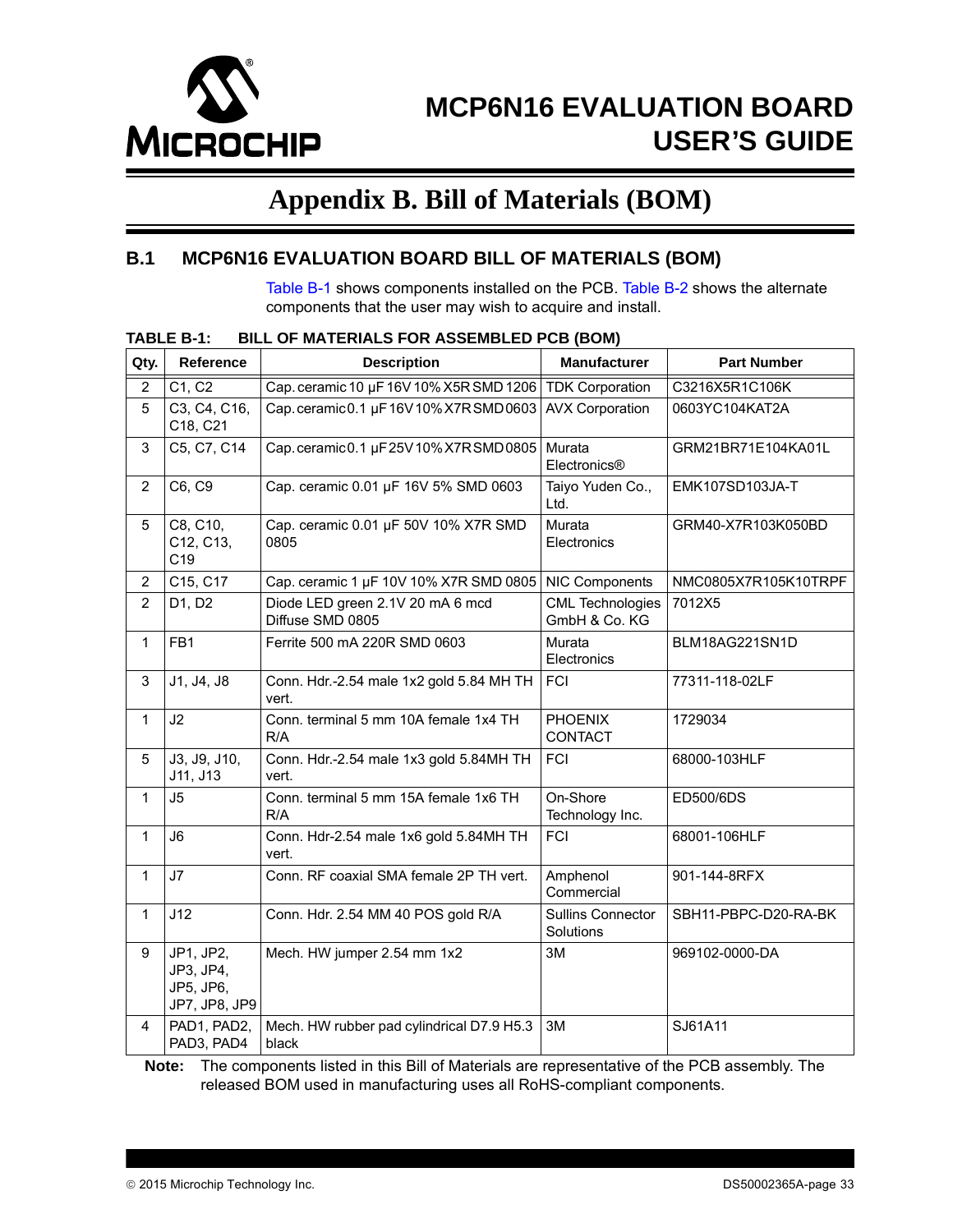| Qty.           | <b>Reference</b>                                  | <b>Description</b>                                         | <b>Manufacturer</b>            | <b>Part Number</b>                    |
|----------------|---------------------------------------------------|------------------------------------------------------------|--------------------------------|---------------------------------------|
| 1              | <b>PCB</b>                                        | Printed Circuit Board - MCP6N16<br><b>Evaluation Board</b> | Microchip<br>Technology Inc.   |                                       |
| 6              | R1, R6, R9,<br>R17, R20,<br>R <sub>24</sub>       | Res. TKF 0R 1/8W SMD 0805                                  | Panasonic®-<br><b>ECG</b>      | ERJ-6GEY0R00V                         |
| 1              | R2                                                | Res. TKF 10R 5% 1/8W SMD 0805                              |                                | Yageo Corporation   9C08052A10R0JLHFT |
| 4              | R3, R5, R30,<br>R31                               | Res. TKF 1 kΩ 5% 1/16W SMD 0805                            | Stackpole<br>Electronics, Inc. | RMCF 1/10 1K 5% R                     |
| $\overline{2}$ | R4, R27                                           | Res. TKF 1M 1% 1/8W SMD 0805                               | Panasonic - ECG                | ERJ-6ENF1004V                         |
| $\overline{2}$ | R7, R10                                           | Res. TKF 2 kΩ 1% 1/8W SMD 0805                             | Panasonic - ECG                | ERJ-6ENF2001V                         |
| 5              | R8, R19,<br>R21, R25,<br>R <sub>26</sub>          | Res. TKF 10 kΩ 1% 1/8W SMD 0805                            | Panasonic - ECG                | ERJ-6ENF1002V                         |
| $\mathbf{1}$   | R <sub>11</sub>                                   | Res. TF 10 kΩ 0.1% 1/16W SMD 0805                          | Panasonic - ECG                | ERA-6YEB103V                          |
| 3              | R13, R14,<br>R <sub>22</sub>                      | Res. TKF 200 kΩ 1% 1/10W SMD 0603                          | Panasonic - ECG                | ERJ-3EKF2003V                         |
| 3              | R <sub>15</sub> , R <sub>18</sub> ,<br><b>R28</b> | Res. TKF 100R 1% 1/16W SMD 0805                            | Stackpole<br>Electronics, Inc. | RMCF 1/10 100 1% R                    |
| $\mathbf{1}$   | R <sub>16</sub>                                   | Res. 20 kΩ 1/8W 0.1% 0805 SMD                              | Panasonic - ECG                | ERA-6YEB203V                          |
| 1              | R <sub>23</sub>                                   | Res. trimmer Cermet 10 k $\Omega$ 10% 500 mW<br>TH 3296W   | <b>Murata Electronics</b>      | PV36W103C01B00                        |
| $\mathbf{1}$   | TP <sub>2</sub>                                   | Conn. TP tab silver mini 3.8x2.03 SMD                      | Keystone<br>Electronics        | 5019                                  |
| 1              | U1                                                | Zero-Drift instr. amplifier, GMIN = 100,<br>MSOP-8         | Microchip<br>Technology Inc.   | <b>MCP6N16-100E/MS</b>                |
| 1              | U <sub>2</sub>                                    | 2.5V Precision voltage reference SOT23-5                   | Microchip<br>Technology Inc.   | <b>MCP1525T-I/TT</b>                  |
| 1              | U <sub>3</sub>                                    | Digital potentiometer 1-ch, 10 kΩ, SC70-6                  | Microchip<br>Technology Inc.   | <b>MCP4018T-103E/LT</b>               |
| 1              | U <sub>4</sub>                                    | Zero-Drift 80 kHz op amp, SOT23-5                          | Microchip<br>Technology Inc.   | MCP6V11T-E/OT                         |

| TABLE B-1: | BILL OF MATERIALS FOR ASSEMBLED PCB (BOM) (CONTINUED) |  |
|------------|-------------------------------------------------------|--|
|            |                                                       |  |

**Note:** The components listed in this Bill of Materials are representative of the PCB assembly. The released BOM used in manufacturing uses all RoHS-compliant components.

<span id="page-33-0"></span>

| Qty. | Reference      | <b>Description</b>                                | <b>Manufacturer</b>          | <b>Part Number</b>     |
|------|----------------|---------------------------------------------------|------------------------------|------------------------|
|      | U <sub>1</sub> | Zero-Drift instr. amplifier, GMIN = 10,<br>MSOP-8 | Microchip<br>Technology Inc. | <b>MCP6N16-010E/MS</b> |
|      |                | Zero-Drift instr. amplifier, GMIN = 1,<br>MSOP-8  |                              | <b>MCP6N16-001E/MS</b> |

**Note:** The components listed in this Bill of Materials are representative of the PCB assembly. The released BOM used in manufacturing uses all RoHS-compliant components.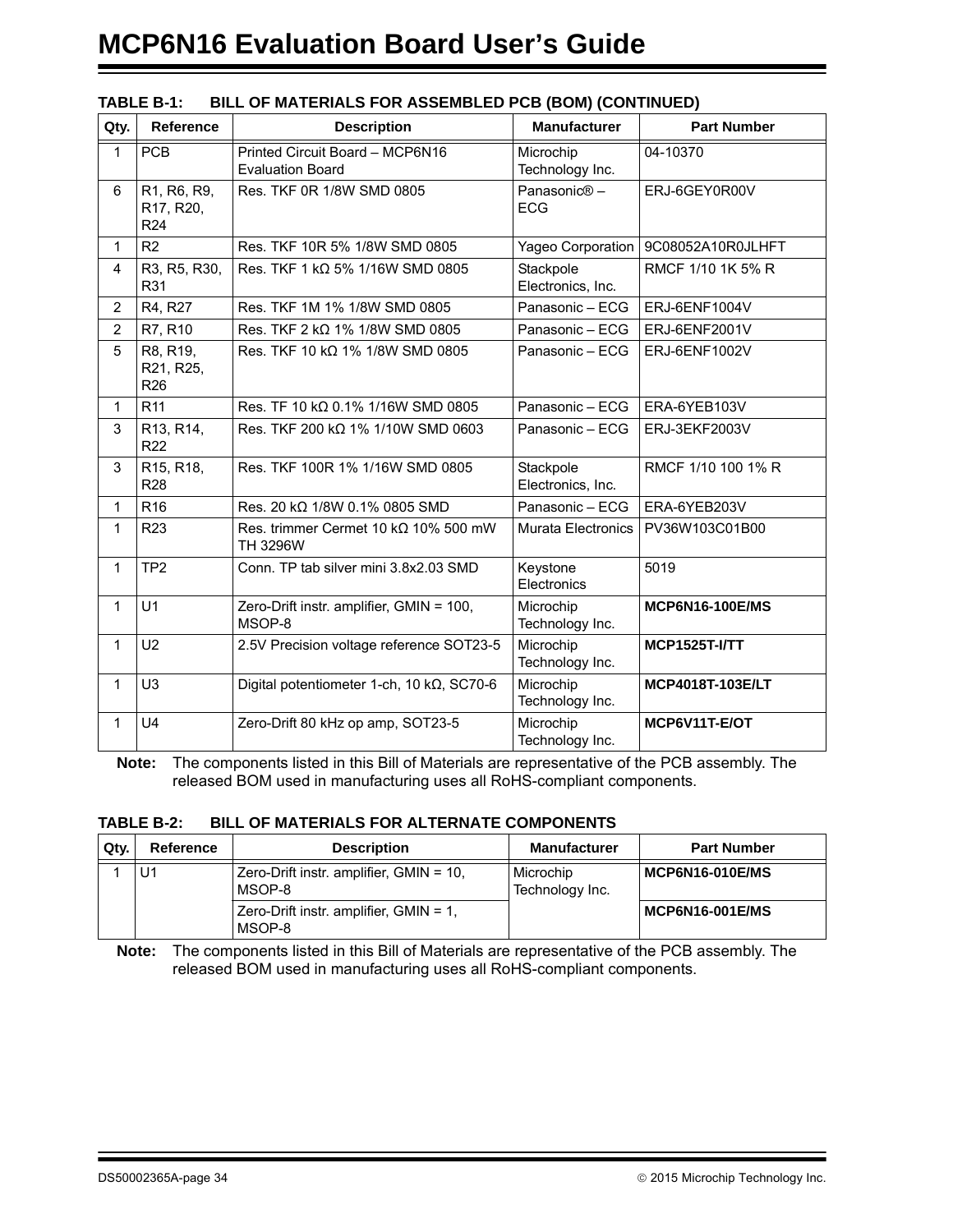**NOTES:**